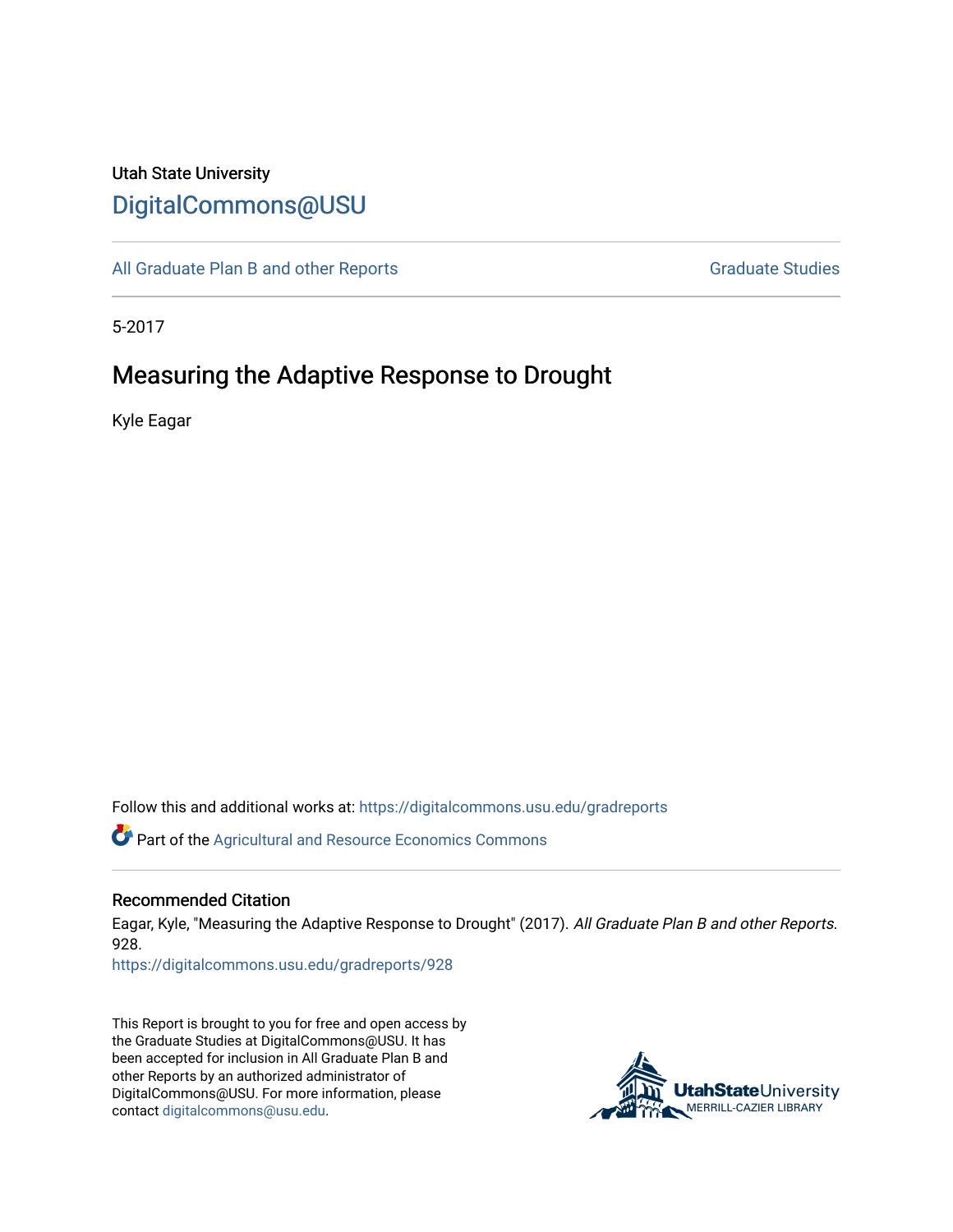Measuring the Adaptive Response to Drought

by

## Kyle Eagar

### A research paper submitted in the partial fulfillment of the requirements for the degree

of

### MASTER OF SCIENCE

in

Economics and Statistics

\_\_\_\_\_\_\_\_\_\_\_\_\_\_\_\_\_\_\_\_\_\_\_\_\_\_\_\_\_\_ \_\_\_\_\_\_\_\_\_\_\_\_\_\_\_\_\_\_\_\_\_\_\_\_\_\_\_\_

Approved:

Eric Edwards Man-Keun Kim Major Professor Committee Member

Ryan Bosworth Committee Member

 $\overline{\phantom{a}}$  , where  $\overline{\phantom{a}}$  , where  $\overline{\phantom{a}}$  , where  $\overline{\phantom{a}}$  ,  $\overline{\phantom{a}}$  ,  $\overline{\phantom{a}}$  ,  $\overline{\phantom{a}}$  ,  $\overline{\phantom{a}}$  ,  $\overline{\phantom{a}}$  ,  $\overline{\phantom{a}}$  ,  $\overline{\phantom{a}}$  ,  $\overline{\phantom{a}}$  ,  $\overline{\phantom{a}}$  ,  $\overline{\phantom{a}}$  ,  $\overline{\phantom$ 

UTAH STATE UNIVERSITY Logan, Utah

2017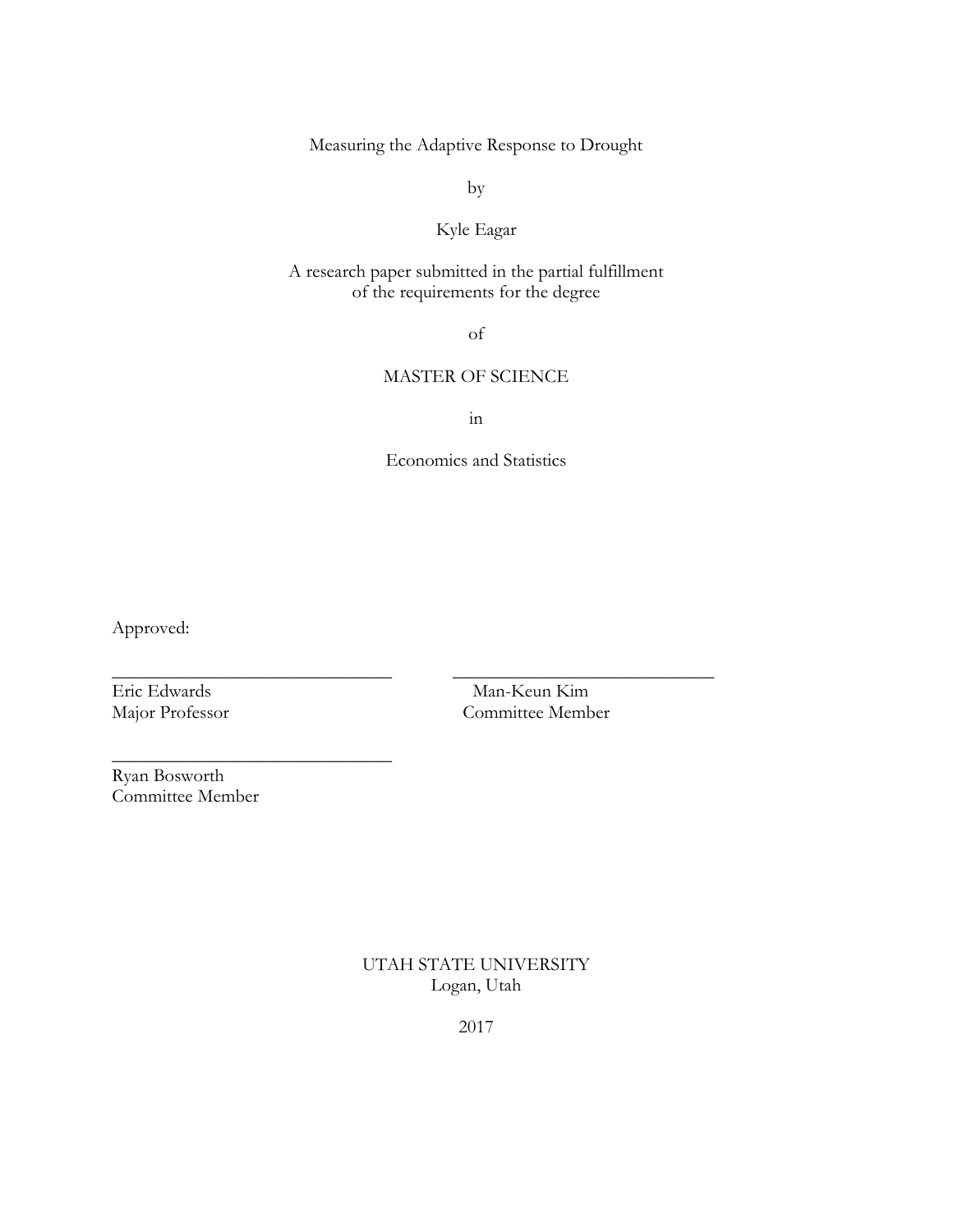Copyright © Kyle Eagar 2017 All Rights Reserved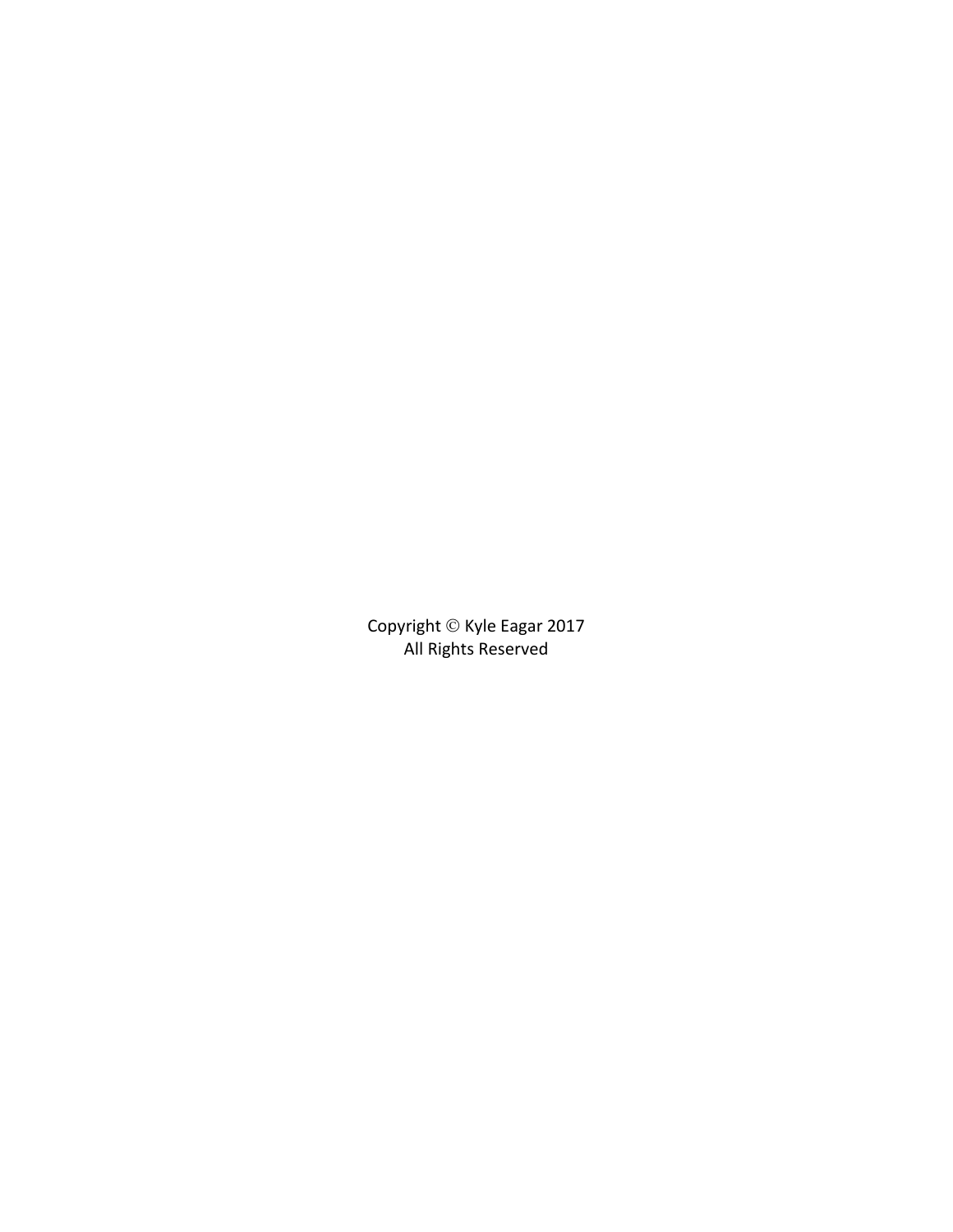#### ABSTRACT

### Measuring the Adaptive Response to Drought by Kyle Eagar, Master of Science Utah State University, 2017

Major Professor: Dr. Eric Edwards Department: Applied Economics

Scientific evidence suggests that future climate change has the potential to bring about an increase in both the frequency and duration of drought in some regions of the world (United Nations, 2012). Economists have theorized that at least some of the adverse effects of these droughts will be mitigated through various adaptive responses by agricultural producers. The effectiveness of any adaptive response to climate change will depend on how quickly producers can recognize a change in climatic patterns and respond accordingly. The following paper investigates the relationship between a specific climate signal (prolonged drought) and the land use decision of a farmer. To accomplish this, we track changes in land use for roughly 50,000 farmers for 5 consecutive years in western Kansas. Using a two-way fixed effect model, we find a statistically significant negative association between drought and the decision to plant corn, a relatively more water intensive crop. However, the magnitude and statistical significance of these findings are quite sensitive to model specification. In addition, although statistically significant, the magnitude of this relationship appears to be small, suggesting that the pace of climate change adaption, with respect to drought and crop choice, may be quite gradual.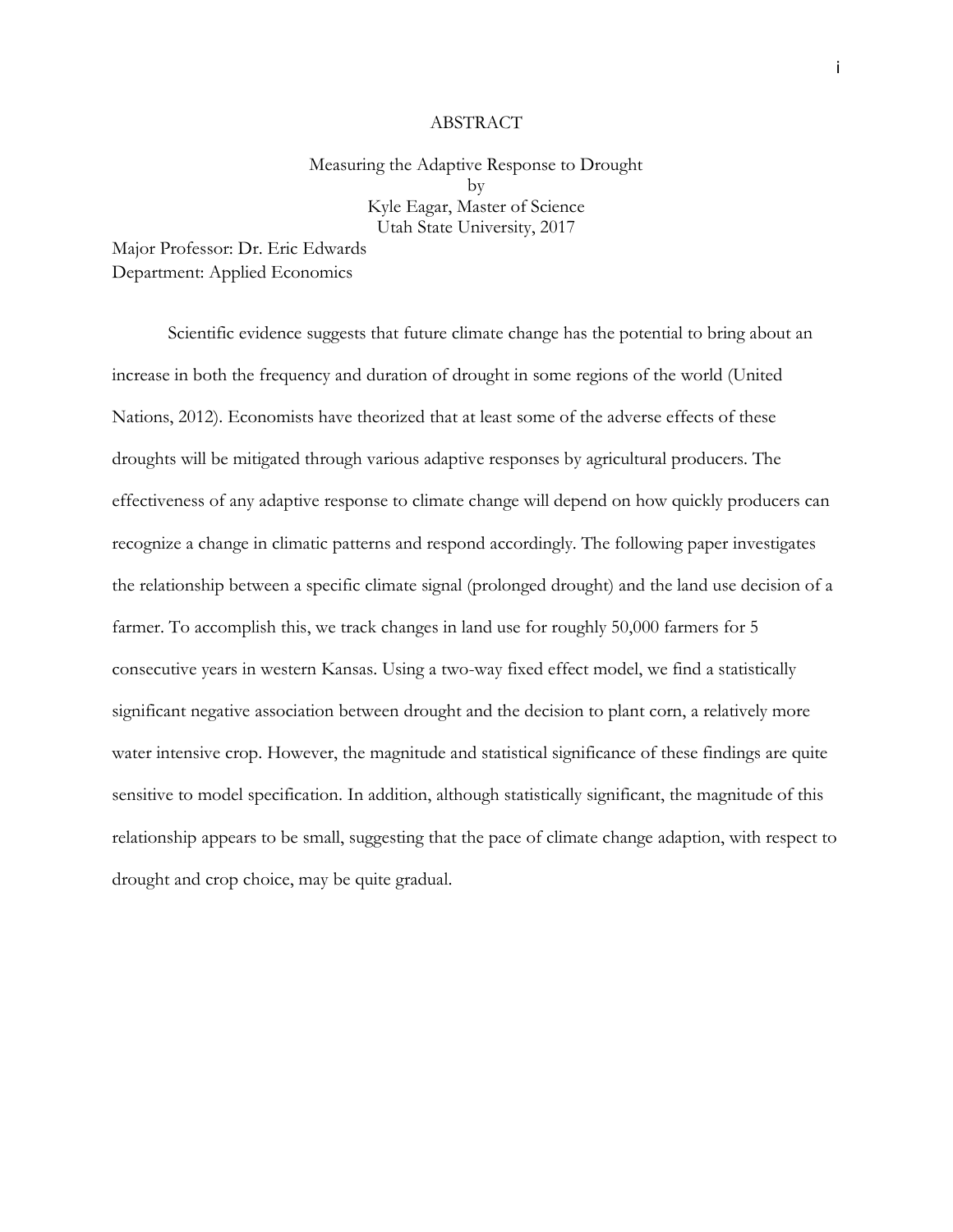## **Acknowledgements**

I would like to thank Professor Eric Edwards for his encouragement and council while I competed this thesis. I would like to thank Heather Eagar for proofreading this thesis and for supporting me through college over the years. I would also like to thank Professor Ryan Bosworth and Professor Man-Keun Kim for agreeing to be on my thesis committee.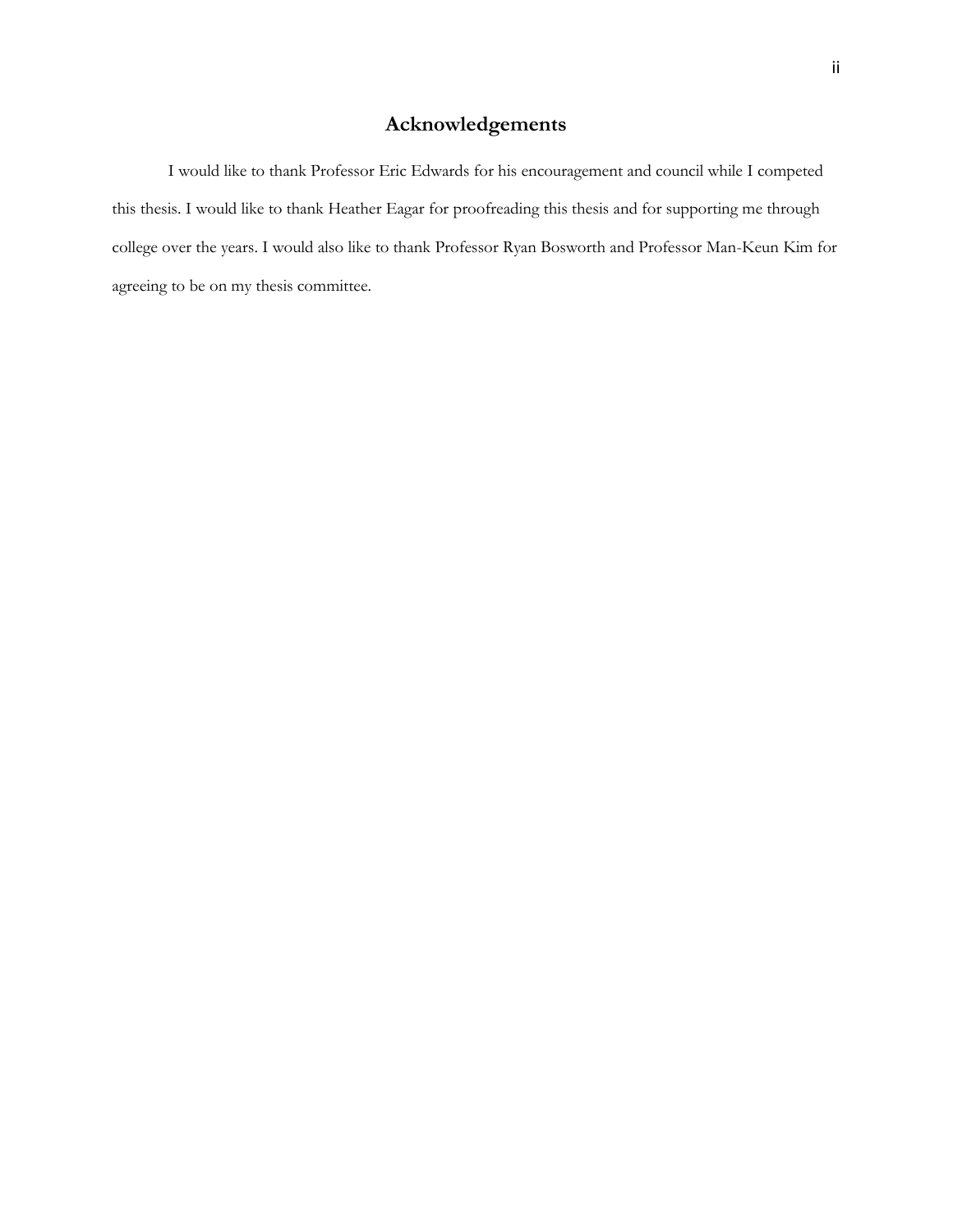## **CONTENTS**

Page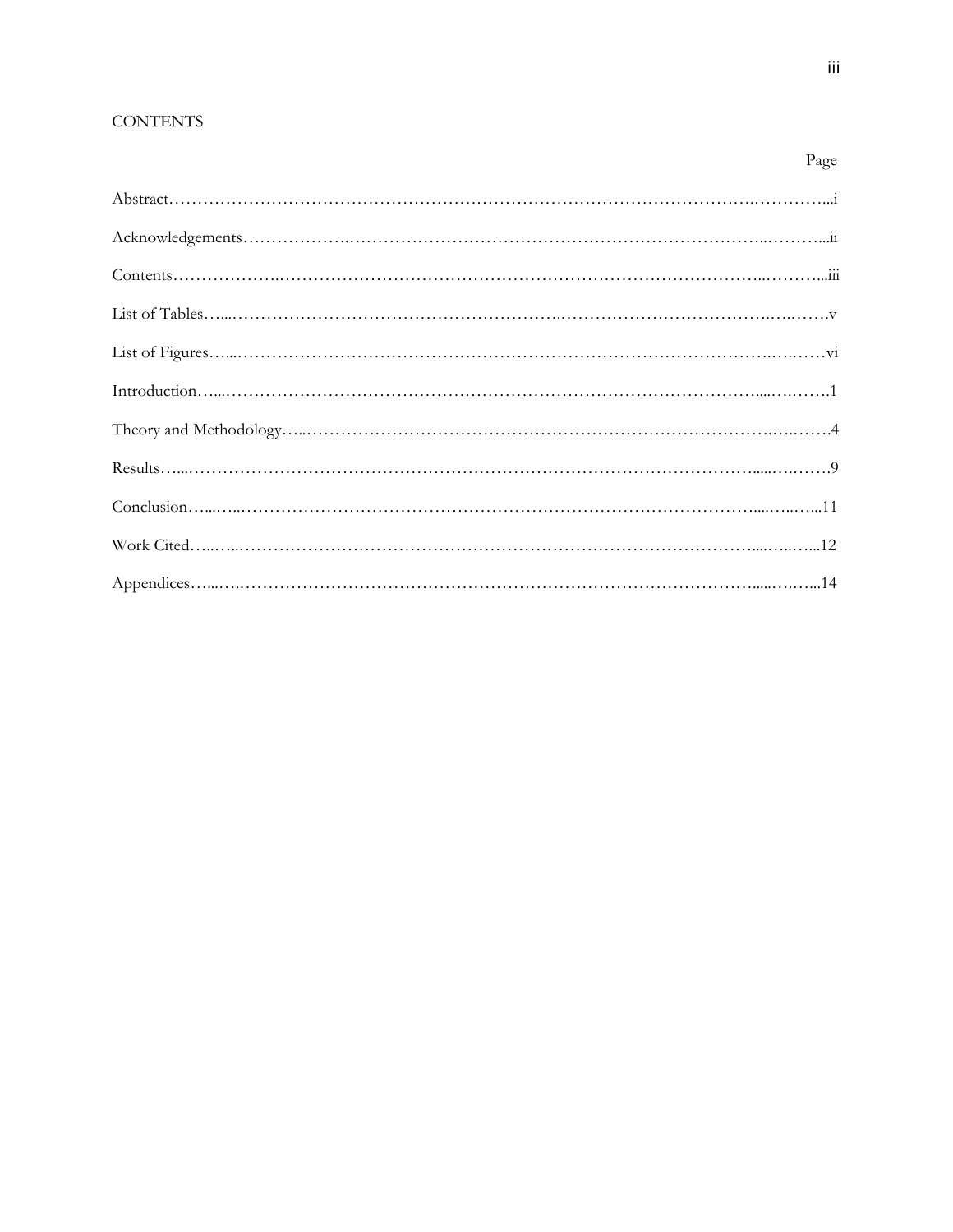## List of Tables

| Table | Page |
|-------|------|
|       |      |
|       |      |
|       |      |
|       |      |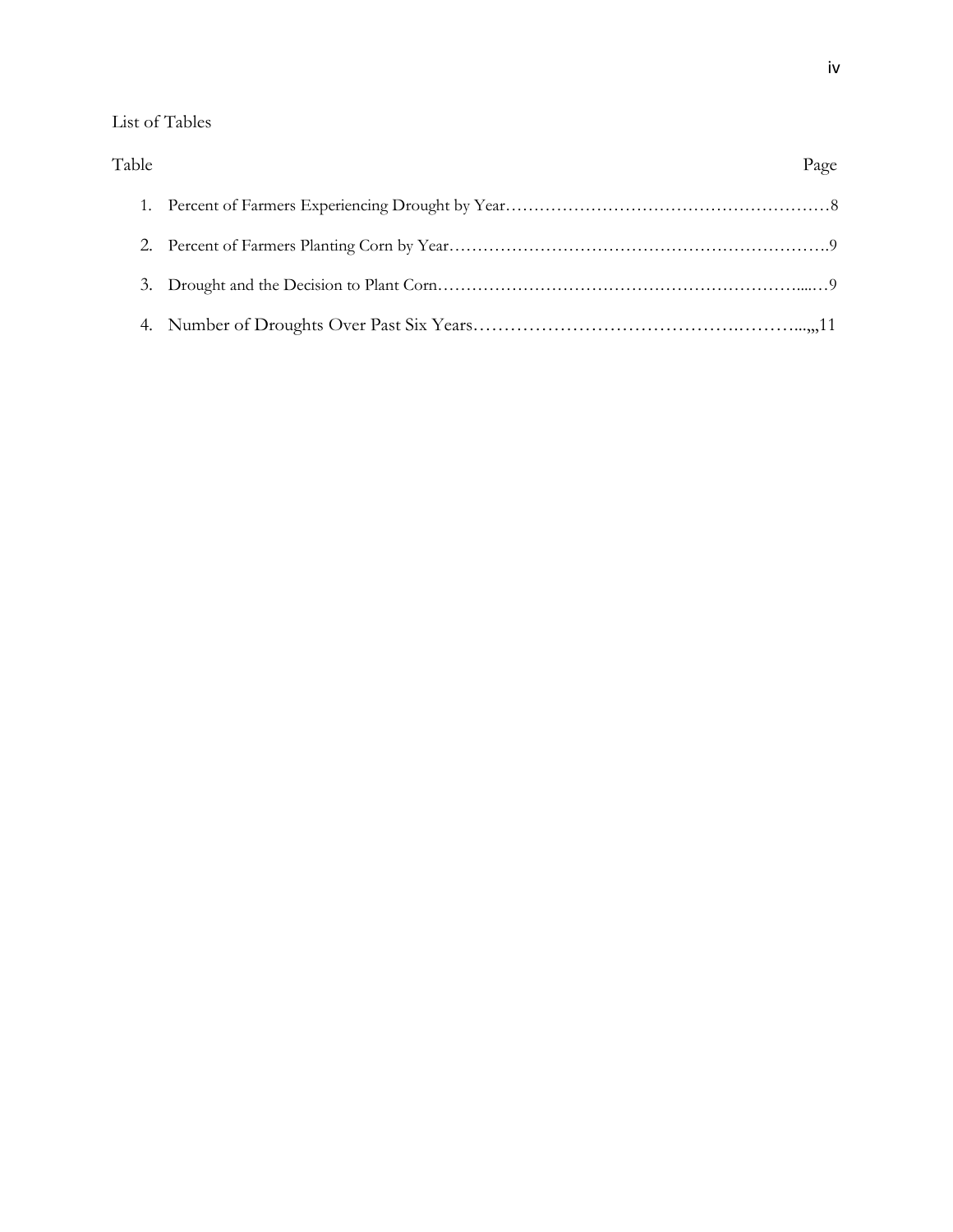### LIST OF FIGURES

| Figure | Page |
|--------|------|
|        |      |
|        |      |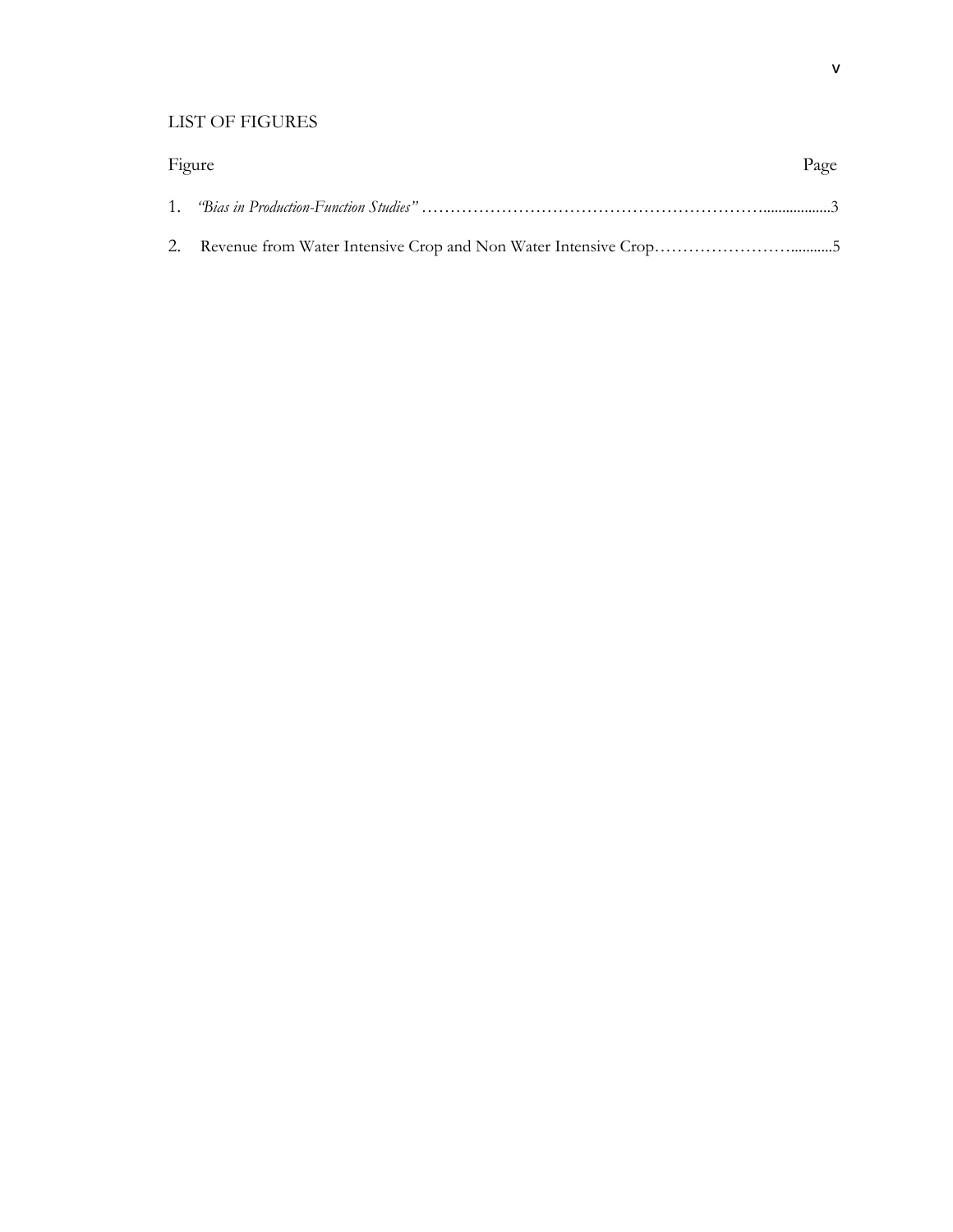#### **Introduction**

Many climate forecasts predict an increase in the frequency of short-term droughts (those lasting 4-6 months), and long term droughts (those lasting more than a year) (Sheffield & Wood, 2008). Although climate change may be associated with an increase in average yearly precipitation globally, it will likely also be accompanied by an increase in the year to year variability of rainfall ( Environmental Protection Agency , 2016) (Richmond, Yohe, & Melillo, 2014). Higher variability in precipitation could mean more extreme weather events, such as floods and droughts. These changes are of concern to the agricultural sector given that drought is one of the most "serious production shocks a farm can experience" (United States Department of Agriculture, 2016). For instance, the USDA estimates that "over the past decade, total drought-related crop insurance indemnities and disaster relief payments averaged \$4 billion per year, up from less than \$1.3 billion per year in the 1980s" (United States Department of Agriculture, 2016). In addition, the United Nations refers to drought as the "world's costliest natural disaster" (United Nations, 2014).

Although it is natural to suppose that an increase in mean rainfall will be a more favorable condition for agriculture, we should also be attentive to the ways that increased variability in year to year precipitation could be harmful. A standard microeconomic assumption is that there is diminishing marginal product of crop yields with respect to water input. A consequence of these diminishing returns is that a decrease in water availability reduces agricultural revenue in absolute terms more than an equivalent increase in water input raises revenue. Under the assumptions of production function concavity, an increase in variability of water access reduces expected revenue, ceteris paribus (Gemma & Tsur, 2007). The assumption of diminishing marginal product with respect to water appears to be empirically validated for some crops (Rogers & Jonathan, 2015) (Brumbelow & Georgakakos, 2007) (Trout & Bausch, 2012). The significance of this is substantial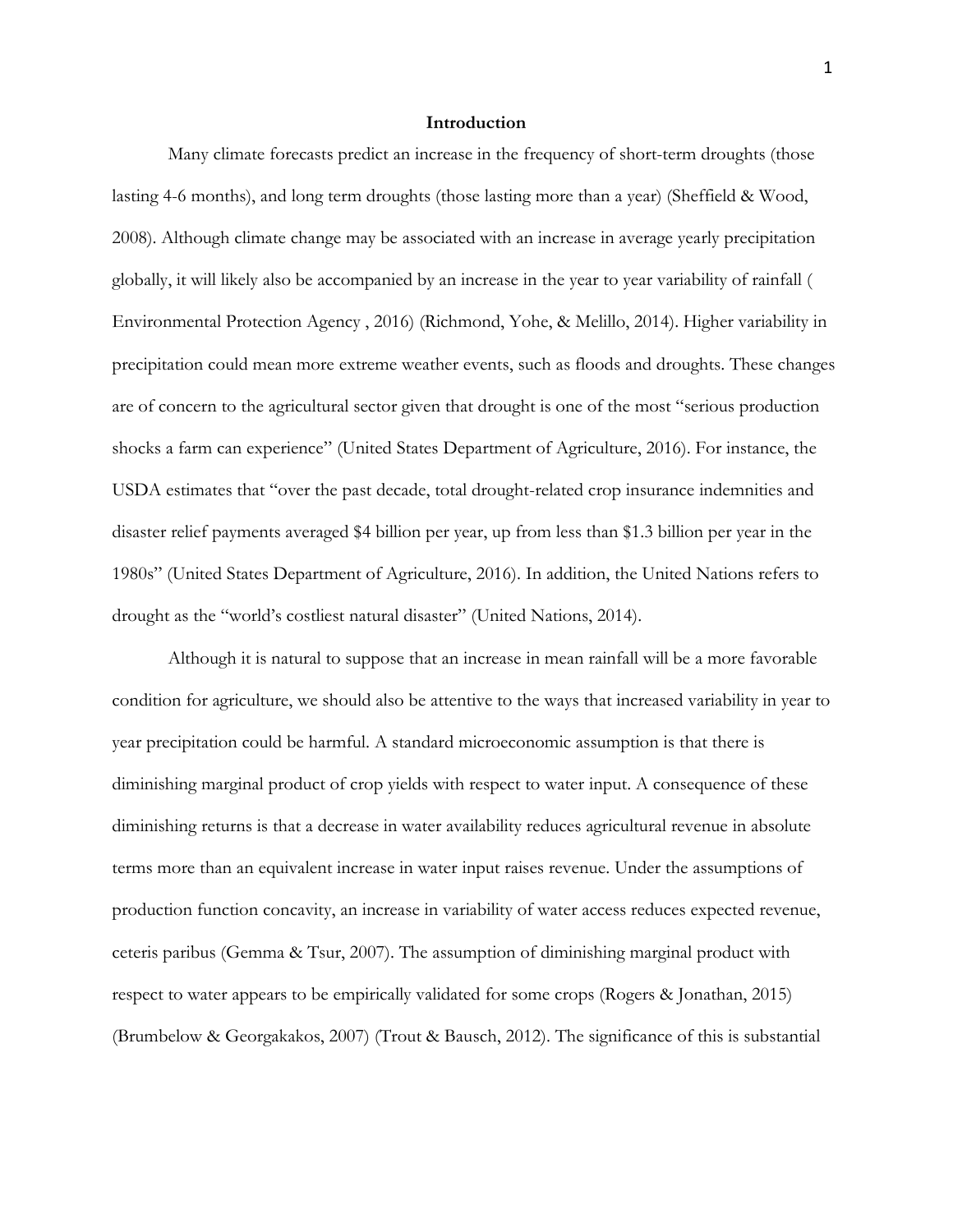given that, as mentioned before, climate change may be associated with an increase in both the mean and standard deviation of seasonal precipitation.

Much of the well-cited research on climate change adaptation in agriculture has been focused on temperature rather than precipitation as the variable of analysis (Fisher & Hanemann, 2006) (Adams, 1989) (Mendelsohn, Nordhaus, & Shaw, 1994) (Deschene & Greenstone, 2007). Although the focus of this paper is drought, the theoretical foundations are similar to those concentrating on temperature, so they will be discussed briefly.

Climate change adaptation research in agriculture is guided by the acknowledgment that a farmer's profit maximizing crop choice largely depends on his or her available inputs. The implication of this is that as certain input constraints change due to climate change so may the optimal crop choice. An influential diagram that effectively depicts this concept was given in *The Impact of Global Warming on Agriculture: A Ricardian Analysis see* **Figure 1** (Mendelsohn, Nordhaus, & Shaw, 1994)*.* The y-axis in this diagram gives the value of various economic activities and the x-axis represents temperature or another environmental variable. The four parabolas represent the relationship between the environmental variable and the corresponding economic benefit of a particular activity. In the hypothetical scenario represented in the graph, when the environmental variable is low, the optimal production decision is to plant wheat (Point B). As the environmental variable increases, wheat production decreases in value while corn production increases. If a farmer cannot switch out of wheat as the climate changes, then he or she will receive the lower value F. However, if a farmer chooses to adapt to this change by switching crops, he or she will receive value D as opposed to F.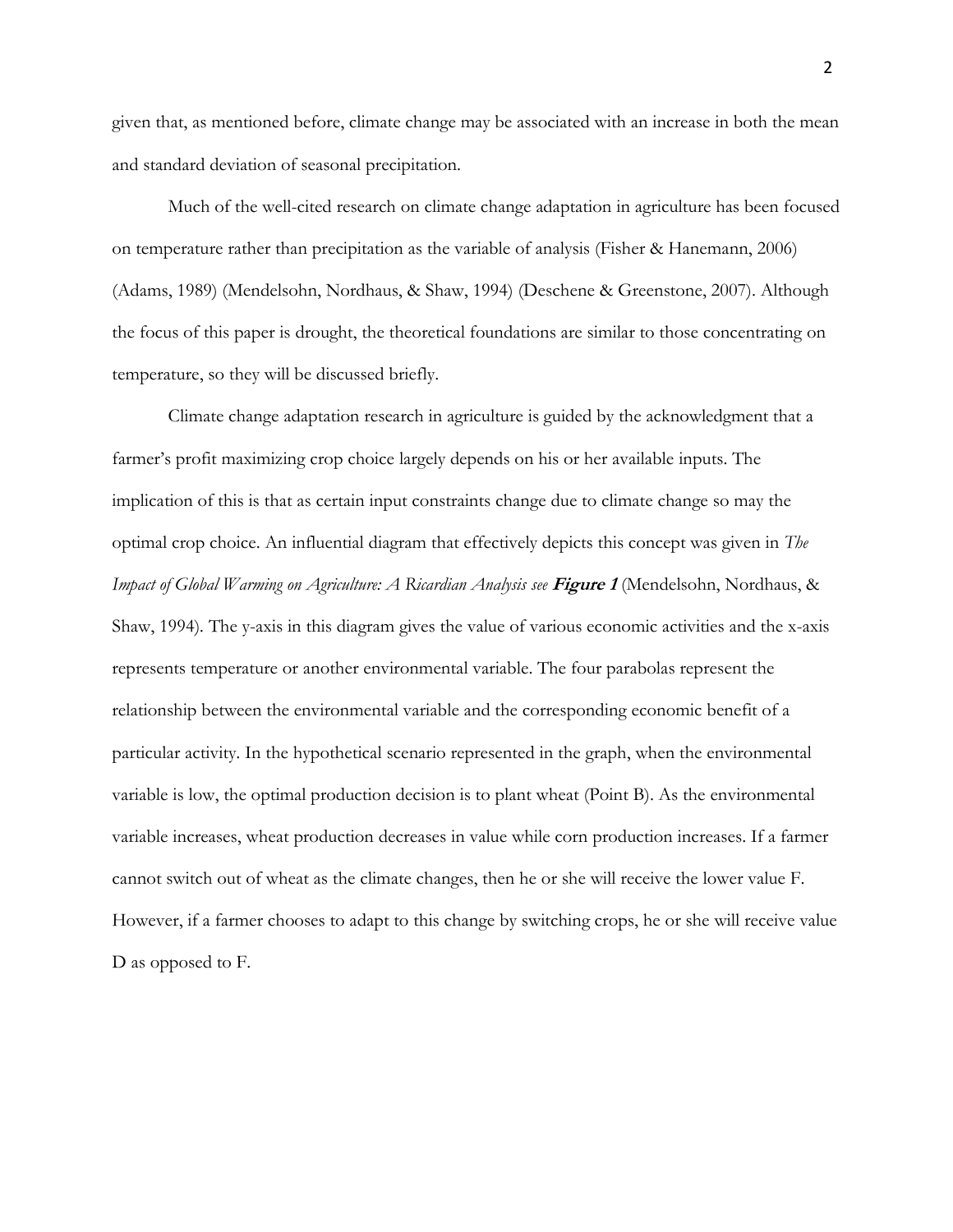

# **Temperature or Environmental Variable**

Note: Taken from *The Impact of Global Warming on Agriculture: A Ricardian Analysis pg 3* (Mendelsohn, Nordhaus, & Shaw, 1994)

#### **FIGURE 1. "Bias in Production-Function Studies"**

Models intended to estimate the social costs of climate change that do not incorporate the adaptive capabilities of agricultural producers have been criticized as "dumb farmer models" by some economists (Mendelsohn, Nordhaus, & Shaw, 1994). The criticism being that they assume that an agricultural producer will continue to plant the same crop even when their input endowment has changed drastically due to climate change. Empirical estimates regarding the future social costs of climate change that don't incorporate the adaptive capabilities of economic agents will tend to produce an upward bias (Adams, 1989).

When it comes to drought, there is evidence that some farmers respond to drought by switching crops. For instance, research suggests that a Kenyan farmer's "crop diversification choices are driven by persistent climatic shocks" (Martina, Di Falco, Smale, & Swanson, 2014)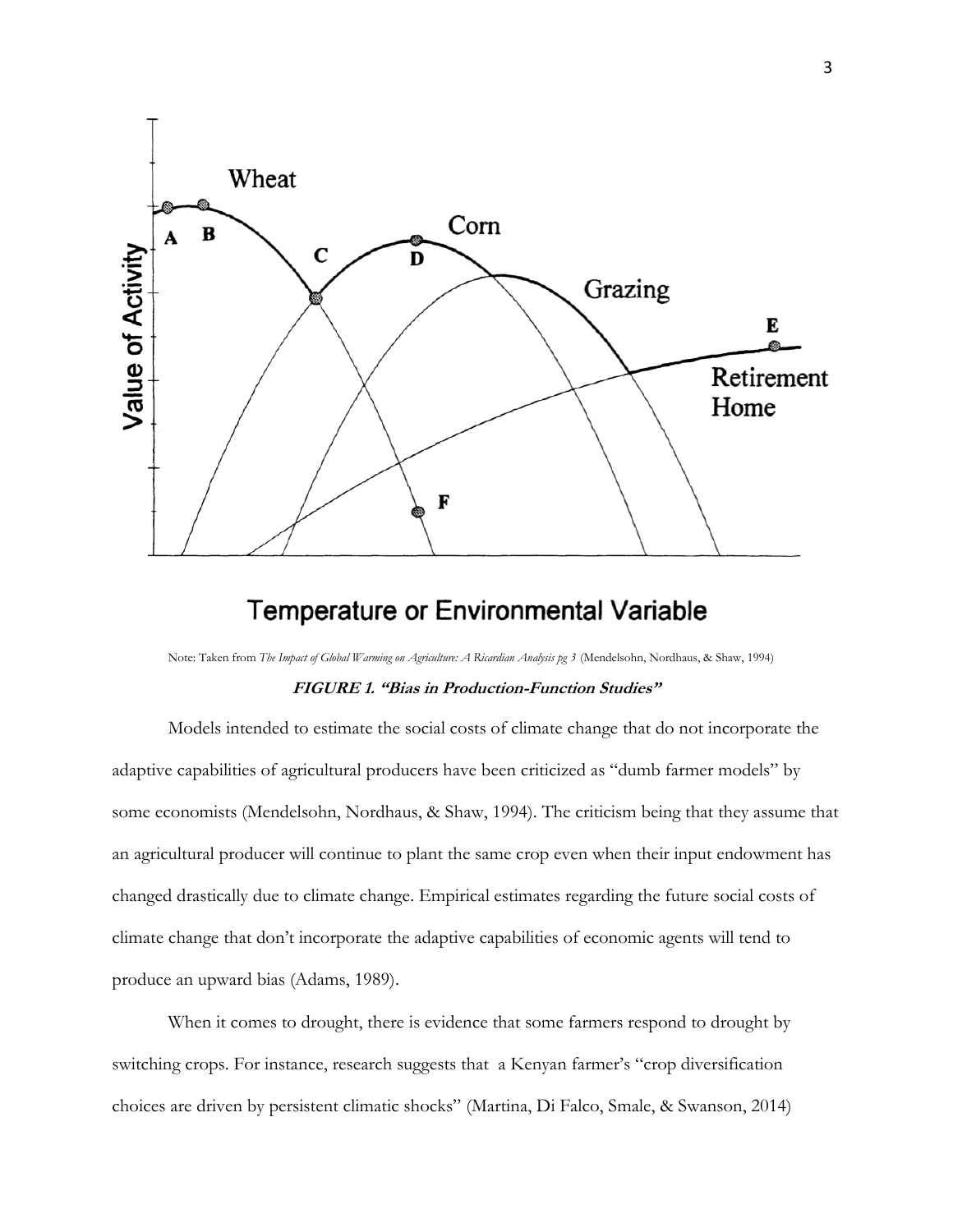However, other qualitative research involving interviews with Mexican farmers suggests that "adaptation will be far more complex than simply adjustments in crop type" (Eakin, 2001).

Historically, it does appear that changes in water availability over the past century has resulted in sizable changes in land use in the United States. For instance, after the Ogallala aquifer first became accessible to farmers during the 1950's and 1960's, a change to more water intensive forms of land use in western Kansas was observed (Hornbeck & Keskin, 2011). This is consistent with the view that farmers modify their production decisions in response to changes in their input constraints. In the future, as input constraints change due to climate change, we might expect more climate appropriate forms of land use. However, just how large these adaptation capabilities will be in the future is still a challenging empirical question. The following statistical analysis contributes to the climate adaption literature by attempting to measure the relationship between drought and crop selection.

#### **Theory and Methodology**

Do farmers respond to drought by planting less water intensive crops? If so, is this due to changes in their beliefs regarding future weather patterns? In this section, a simple theoretical model is introduced to explain why an agricultural producer may switch crops in response to changes in expected weather patterns.

Consider a hypothetical scenario where an agricultural producer has the option to plant one of two crops, either crop A or crop B. The revenue functions for crop A and crop B are graphed in **Figure 2**. Crop A generates more revenue for the farmer only under higher levels of rainfall. If the agricultural producer experiences abundant rainfall (denoted  $W$ ), it is more profitable to plant crop A (revenue function represented by the red line). However, if he or she experiences low levels of rainfall (denoted  $D$ ) it becomes preferable to plant crop B (revenue function represented by the blue line).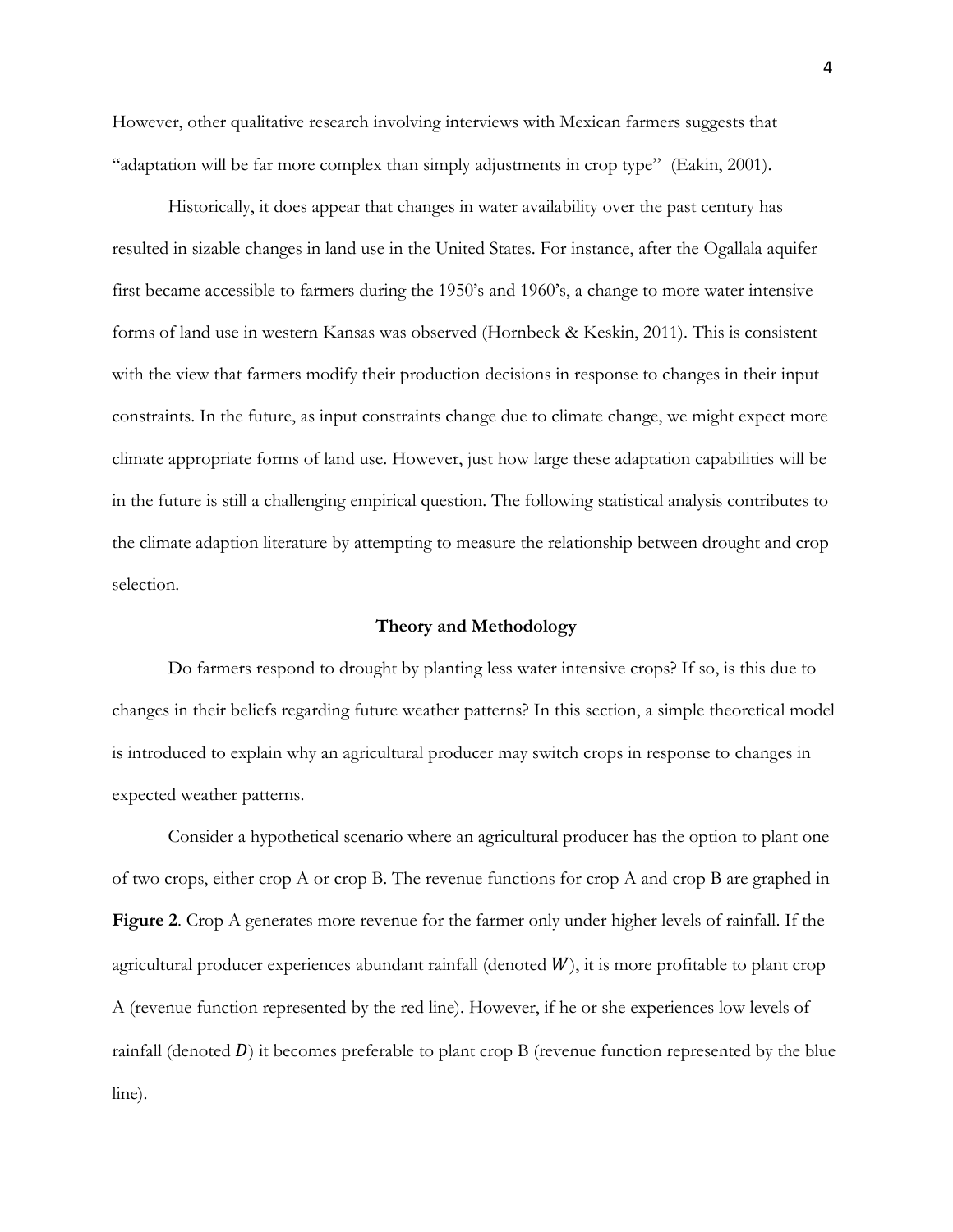

**Figure 2 Revenue from Water Intensive Crop and Non Water Intensive Crop**

If the farmers knew with certainty whether they would experience  $W$  or  $D$  in a particular season, they would simply plant the crop that maximizes revenue give their anticipated level of water input. However, seasonal precipitation is a random variable. We assume a profit maximizing farmer will choose the crop that maximizes expected revenue  $E(R)$ . Equations E.1 and E.2 are the expected revenue functions for planting crop A (water intensive crop) and crop B (non-water intensive crop).

E.1 
$$
E_A(R) = pf_A(W) + (1 - p)f_A(D)
$$
  
E.2  $E_B(R) = pf_B(W) + (1 - p)f_B(D)$ 

p is the probability of W and  $(1 - p)$  is the probability of D.  $f_A$  and  $f_B$  are the revenue functions that correspond to a farmer planting crop A or crop B, respectively. The farmer does not intrinsically know  $p$  but instead must develop a belief about  $p$  through years of observation. The farmer also doesn't necessarily know the functional forms of  $f_a$  and  $f_b$ , but again must acquire this knowledge through observation. After a farmer experiences  $D$  he updates his belief about  $(1 - p)$ , the probability of D. This in turn influences his or her perceptions of  $E_a(R)$  and  $E_b(R)$ . Any change in the perception of  $p$  or  $(1 - p)$  due to an observation of W or D may prompt a farmer to switch crops because their perceptions of  $E_a(R)$  and  $E_b(R)$  have changed.

To test this model, we examine the relationship between drought and the decision to plant a water intensive crop. Given that corn is the most well represented water intensive crop in western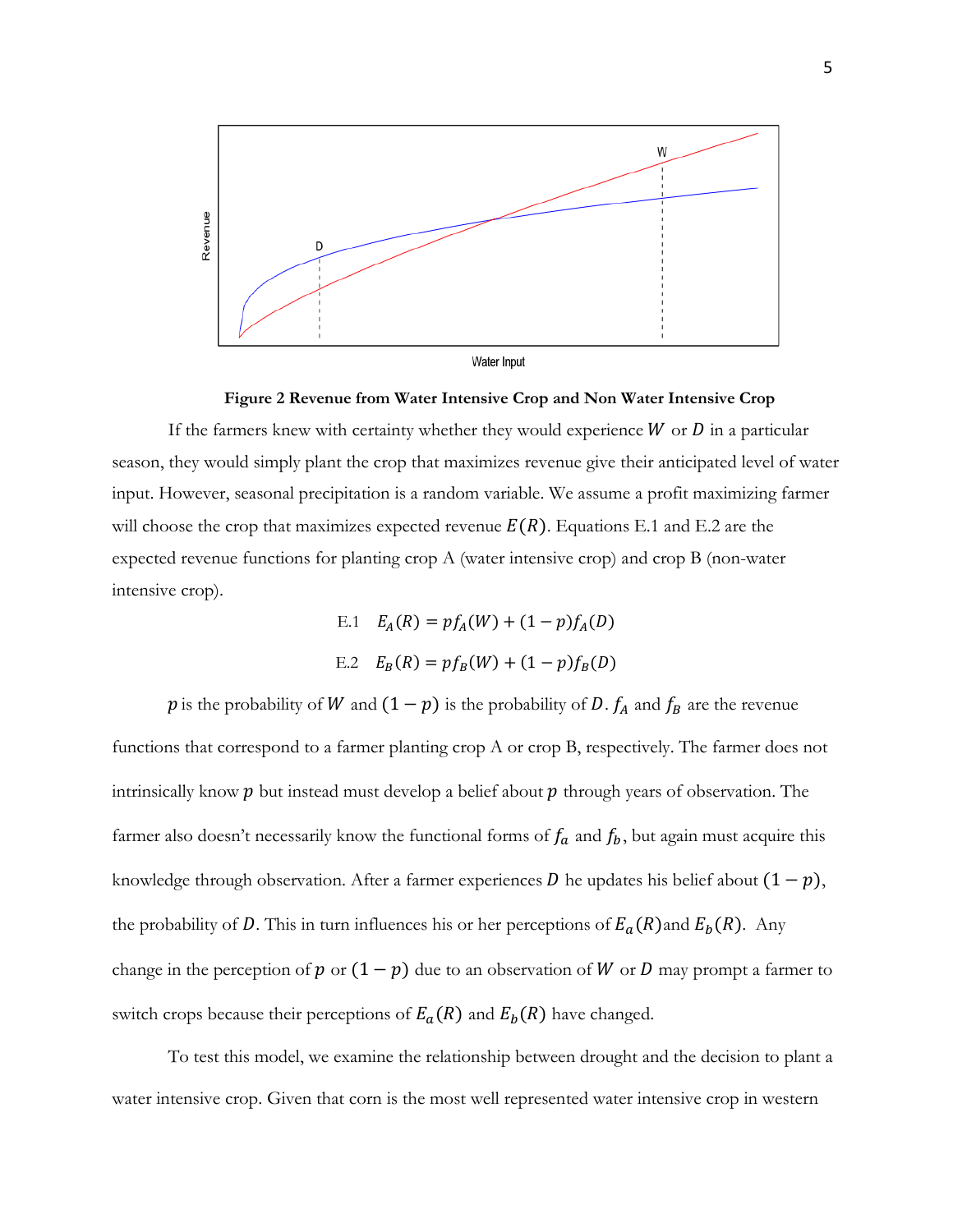Kansas it is a natural candidate for the dependent variable (Rogers & Jonathan, 2015). Even though there are other water intensive crops being planted in the region, their numbers are relatively small compared to total agricultural land (see **Appendix A**). For instance, cotton is a well-known water intensive crop, however, it only accounts for a small percentage of total crop land being used in western Kansas. The econometric model intended to estimate this relationship is given in equation E.3 below.

E.3 
$$
Y_{it} = \beta_0 + \sum_{l=0}^{L} D_{i,(t-l)} x_i + \sum_{t=1}^{T} \beta_t x_i + \sum_{i=1}^{I} \beta_i x_i + \epsilon_{it}
$$

 $Y_{it}$  is a binary variable equaling 1 if parcel  $i$  chooses to plant corn in time period  $t$ .  $\sum_{l=0}^L D_{i,(t-l)} x_i$  is a sequence of lagged binary variables that equal 1 if parcel i experienced drought in year  $t-l$ , where  $L$  is the number of lagged variables.  $\sum_{t=1}^{T} \beta_t x_t$  are year fixed effects, intended to control for un-observed variation across time that is influencing all parcels in the data set simultaneously. Parcel fixed effects,  $\sum_{i=1}^{I} \beta_i x_i$ , control for un-observed variations across parcels that is constant over time. And finally,  $\beta_0$  and  $\epsilon_{it}$  represent the intercept coefficient and the error term respectively. A linear probability model is employed due to it interpretability and less stringent assumptions about the distribution of the error term.

By including parcel-level fixed effects, we control for all omitted variables that are constant over time, yet different across entities. These may include soil quality, distance to the market, slope of the land, local infrastructure, etc. Year fixed effects are able to control for all omitted variables that simultaneously impact every parcel in the dataset but are changing over time. Some of these variables include crop prices as well as certain input prices.

This two-way fixed effect model by itself cannot control for omitted variables that vary across parcels, while at the same time vary over time. Some of these potential confounding factors may include temperature, cloud cover, changes in access to surface or groundwater, as well as local policy responses to drought. There is always the possibility that these uncontrolled factors may be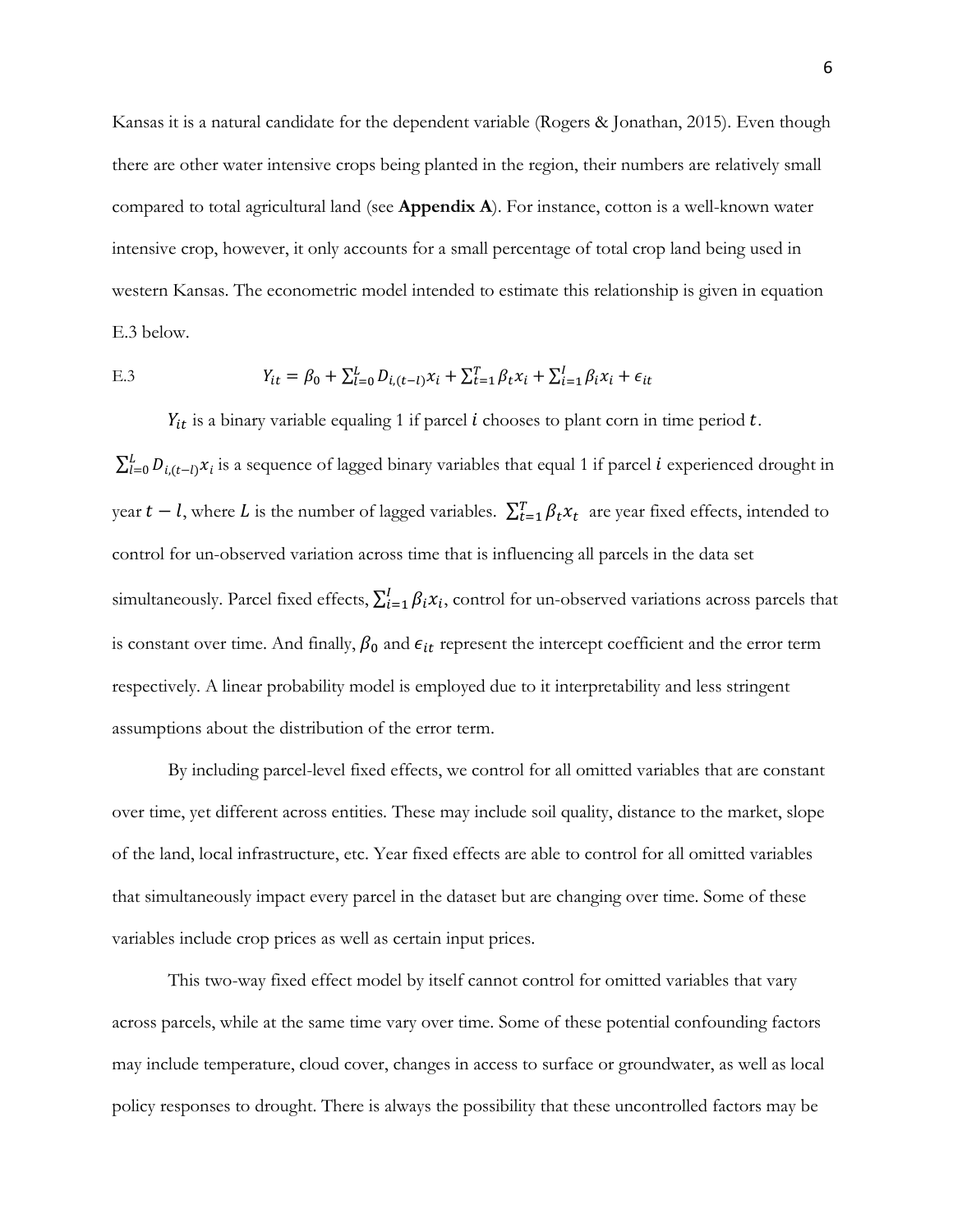correlated with the error term  $\epsilon_{it}$  which in turn would bias the estimate  $\sum_{l=0}^{L} D_{i,(t-l)} x_i$ . The omitted variable that has the most potential to bias the results is changes in groundwater access due to drought. It has been empirically verified that farmers pump more ground water during times of drought (Peterson, Ding, & Roe, 2003). The implication of this is that it may be difficult to distinguish between a farmer switching out of corn due to changes in their perceptions regarding the probability of drought, and switching crops because of groundwater depletion.

It should also be noted that the Ogallala aquifer, which lies under much of this region, is essentially a nonrenewable resource, experiencing only a few inches of recharge every year. The implication of this is that aquifer depletion, due to increased pumping during times of drought, could influence planting decisions for years to come, given that pumping costs increase as water levels decline. To address this concern, in the following section regression results for those that don't have access to groundwater are compared to those that do.

Data for the dependent variable, the decision to plant corn, was taken from the National Agriculture Statistical Service (NASS, Cropscape-Crop Data, 2015). NASS provides yearly data on land use decisions for much of the United States. Because of this we are able to track changes in land use over the course of many years. The time of the year that this data was captured by means of satellite imagery is between June and August (NASS, CropScape and Cropland Data Layers, 2016). In the end, land use was tracked for approximately 50,000 parcels of land for a total of 5 years.

The treatment variable, drought  $D_{i(t-l)}$ , was retrieved from the National Weather Service for the month of April, the pre-planting season for corn (NWS, 2015). The chosen index of drought is known as the Palmer Drought Index which is "standardized to local climate, so it can be applied to any part of the country to demonstrate relative drought or rainfall conditions." (USGS 2016). This index "*is most effective in determining long term drought (a matter of several months) and is not as good with short-*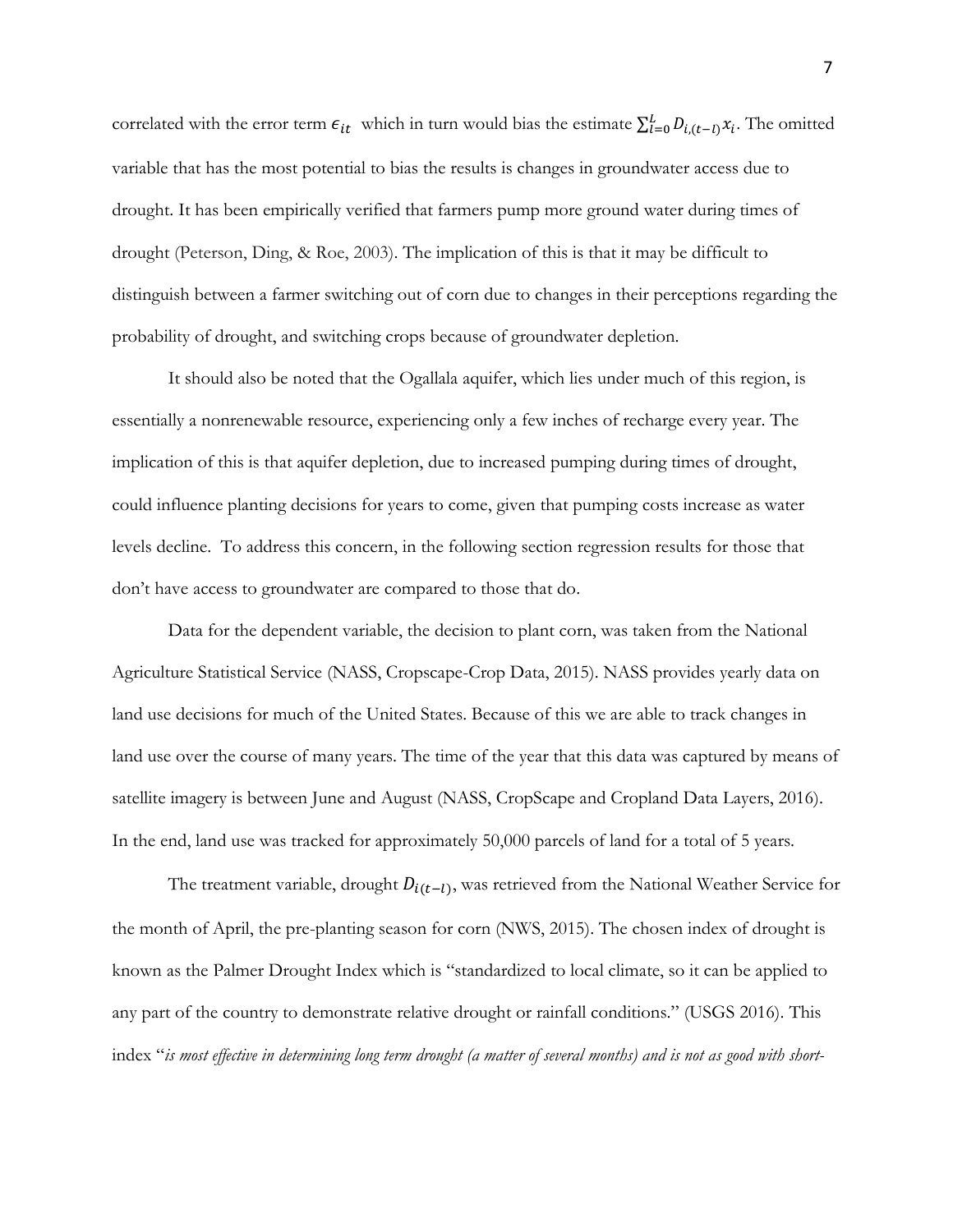*term forecasts (a matter of weeks)"* (USGS 2016)*.* The palmer index goes form -4 (severe drought) to 0 (no drought).

One natural question is whether or not there is enough variation in the independent variables across parcels in western Kansas to identify the effects of drought, given that year fixed effects are included in the model. To address this question, **Table 1** gives the percent of agricultural parcels that experienced drought for the years 2011-2015. During most years, the majority of agricultural parcels did not experience drought. To help visually demonstrate this **Appendix B** provides a drought map for the year 2011.

**Table 1 Percent of Farmers Experiencing Drought by Year**

| Year                               | 2011<br>_____    | 2012      | 2012<br>20 I.J                | 2014          | 2015   |
|------------------------------------|------------------|-----------|-------------------------------|---------------|--------|
| $\frac{0}{0}$<br>$\sqrt{ }$<br>- U | $13\%$<br>19.13% | $13.08\%$ | $\Delta^{0/2}$<br>$\sim$<br>. | $1\%$<br>1.4T | 29.08% |

Another important issue pertains to the flexibility that farmers have in switching between various crops year to year. Changes in the percent of farmers planting corn is provided in **Table 2** for the years 2006 and 2015. The data suggests that changes in land use over time can be noticeable even within a relatively short time period.

**Table 2 Percent of Farmers Planting Corn by Year**

| Year                                                                                   | 2006 | 2007 | $\sqrt{2008}$ | $\begin{array}{c} \boxed{2009} \end{array}$ | 2010 | $\mid$ 2011 | 2012 | 12013 | 2014 | $\mid$ 2015 |
|----------------------------------------------------------------------------------------|------|------|---------------|---------------------------------------------|------|-------------|------|-------|------|-------------|
| % Corn   11.4%   16.6%   14.9%   15.6%   19.2%   19.1%   16.6%   16.7%   16.1%   15.9% |      |      |               |                                             |      |             |      |       |      |             |

#### **Results**

At this point we estimate equation E.3 using three groups; all famers, only those that have groundwater, and those with no groundwater. The dependent variable, the decision to plant corn, is regressed on lagged dummy variables, indicating that a given parcel has experienced drought for that year. **Table 4** provides the results of this LPM combined with two-way fixed effects for the three groups.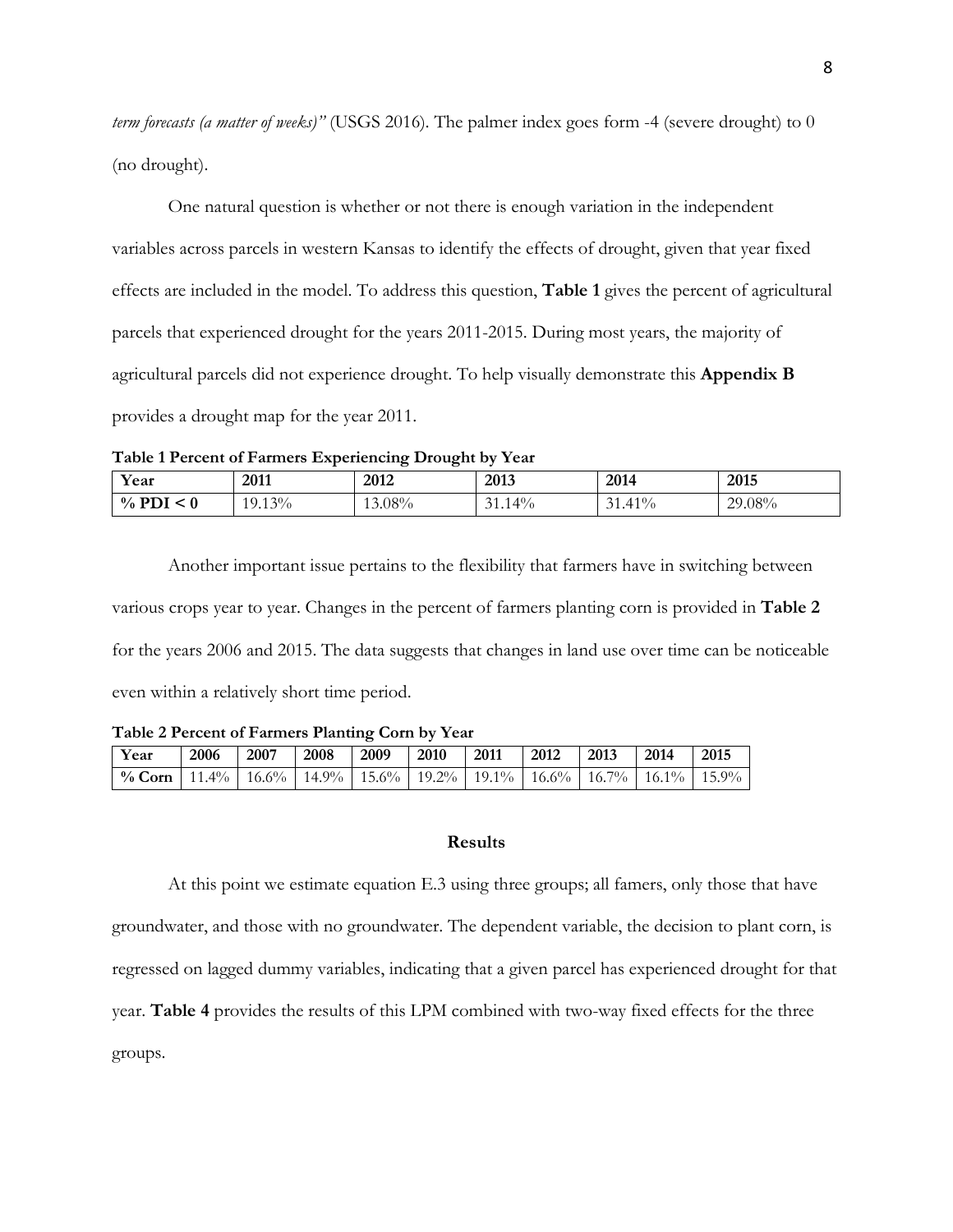Regression 1 includes only farmland that has at least some groundwater as of 2012. It appears that drought is negatively associated with the probability of planting corn. However, this relationship is identifiable only with considerable lag. Adding the statistically significant lags together gives use a long run propensity of -.0275. Again it is unclear if these results are due to aquifer depletion or if farmers have changed their expectations regarding the probability of drought.

Regression 2 includes only farmers that do not have groundwater under their land. It appears that although past drought influences the decision to plant corn, the long run propensity is smaller than for those that have groundwater. The long run propensity being -.012 for dry land farmers compared to -.0275 for those that have groundwater. This is consistent with the view that some of the change is due to groundwater depletion as opposed to adaptive expectations.

Regression 3 includes both dry and irrigated farm land. The results are similar to regression 1 with drought being negatively associated with corn production, but only with a considerable lag.

| Dependent Variable: $Y_{it} = 1$ if Farmer Planted Corn |                                  |                        |                     |  |  |
|---------------------------------------------------------|----------------------------------|------------------------|---------------------|--|--|
| Regression #                                            | <b>Regression 1</b>              | <b>Regression 2</b>    | <b>Regression 3</b> |  |  |
| Description                                             | <b>Parcels with Ground Water</b> | Parcels with No Ground | Combined            |  |  |
|                                                         |                                  | Water                  |                     |  |  |
| Drought                                                 | $-.0018$                         | .0019                  | $-.00011$           |  |  |
|                                                         | $p = .66$                        | $p = .63$              | $p = .96$           |  |  |
| Drought Lag 1                                           | .0061                            | .0016                  | 0.00426             |  |  |
|                                                         | $p = 0.084$ *                    | $p = .66$              | $p = .12$           |  |  |
| Drought Lag 2                                           | $-.0003$                         | .0020                  | $-.00006$           |  |  |
|                                                         | $p = .91$                        | $p = .59$              | $p = .98$           |  |  |
| Drought Lag 3                                           | $-.0101$                         | $-.0122$               | $-.01082$           |  |  |
|                                                         | $p=.0061$ **                     | $p = .0037$ **         | p=.00026 ***        |  |  |
| Drought Lag 4                                           | $-.0174$                         | $-.0035$               | $-.0133$            |  |  |
|                                                         | $p = .00002$ ***                 | $p = .425$             | $p = .00004$ ***    |  |  |
| $\overline{R}^2$                                        | .43                              | .224                   | .42                 |  |  |
| $\boldsymbol{N}$                                        | 130,820                          | 58,923                 | 189,752             |  |  |

**Table 3 Drought and the Decision to Plant Corn** 

 $* p < 0.1 * p < 0.01 * * p < 0.01$ 

Note: p values calculated using heteroskedastic robust standard error

Are these results economically significant? During the years 2011-2015, on average 24.75%

of the 51,850 parcels in the data set had a palmer drought index less than 0 (**see table 2**). The long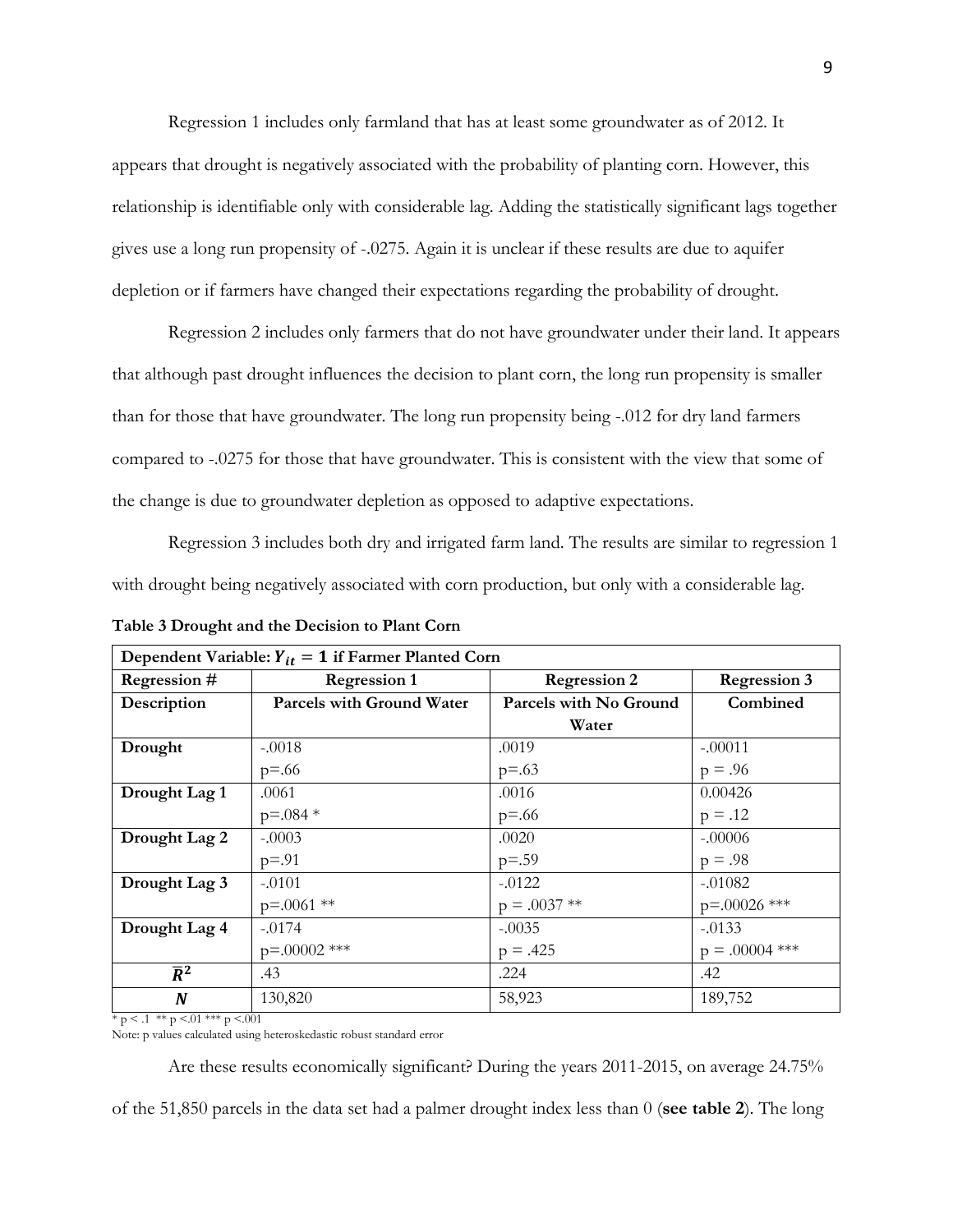run propensity for those with no groundwater (Regression 2) is our estimate of the adaptive response to drought. Applying this estimate to the average number of farmers that experienced drought for the years 2011-2015, we get an estimate of 156 farmers a year eventually switching out of corn due to drought. This represents about a third of a percentage point of the number of parcels in the data set. An estimate of the dollar amount saved due to adaption would require a knowledge of what crops these farmers switched to, as well as the expected revenue for these crops under future weather patterns.

The amount of time it takes for a farmer to respond to drought is highly pertinent information. Given that the regression results suggest a large delay between the time of drought and the time of adaptation we are curious to what barriers are preventing a quicker response. It could be that there are substantial costs involved in learning to plant and harvest a new crop. Specialized equipment might be necessary and considerable research may need to be performed before committing to a new crop rotation. These switching costs could explain why there is such a considerable lag between the realization of drought and a decrease in the probability of planting corn.

To see how sensitive the results are to changes in how the treatment variable is defined, three additional regressions are provided in **table 5**. In these models the independent variable is an integer signifying the number of years a parcel has experienced drought over the past 6 years. Farmers that have experienced more drought over the past 6 years should be less likely to plant corn if the adaptive response hypotheses is correct. We see from regression 2 (parcels with no groundwater), that there is no sign of statistical significance whatsoever. This alerts us to the sensitivity regarding how the treatment variable is defined. This should warrant more cautious interpretation of the results in both tables 4 and 5.

#### **Table 4 Number of Droughts Over Past Six Years**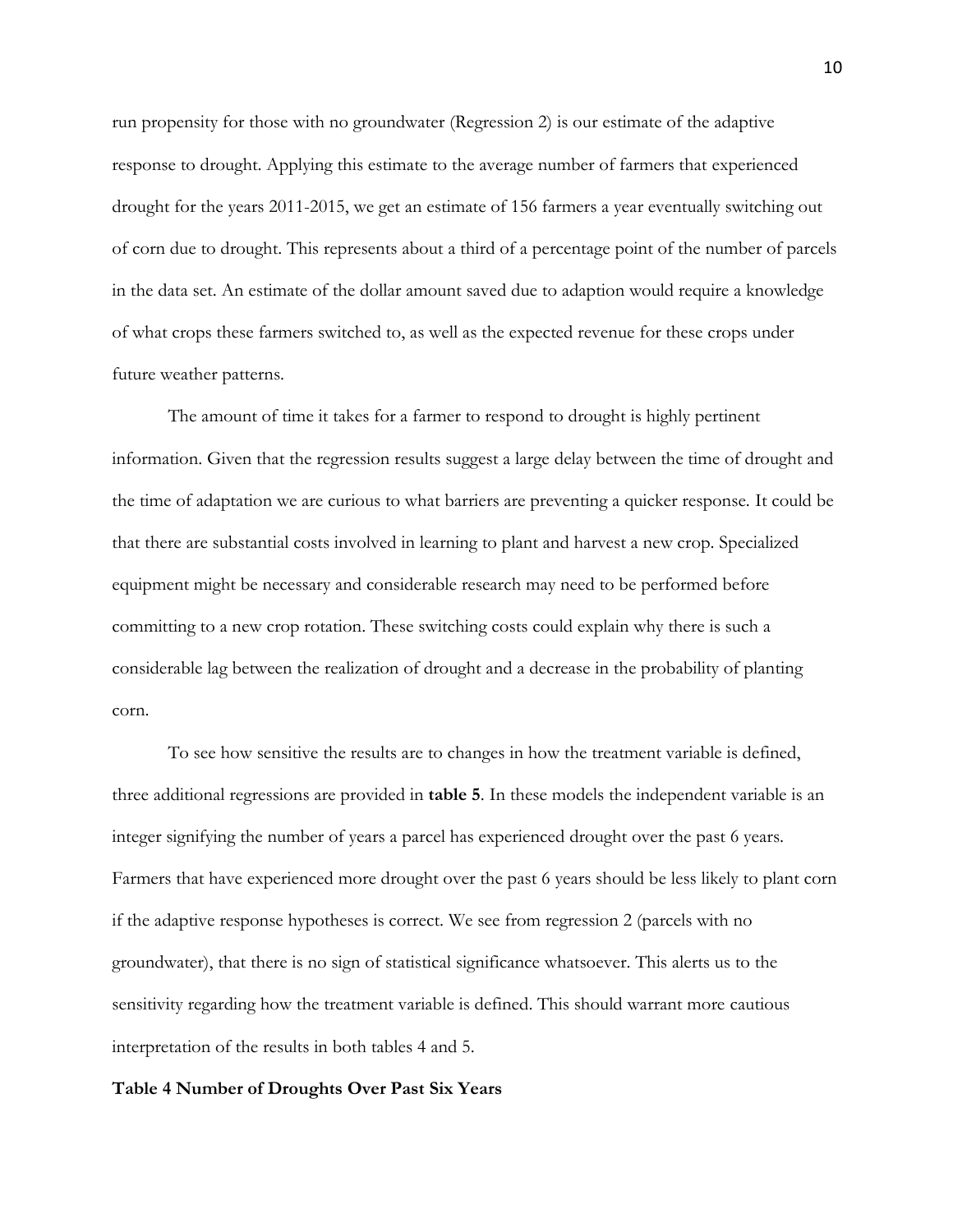| Dependent Variable: $Y_{it} = 1$ if Farmer Planted Corn |                                  |                        |                       |  |  |
|---------------------------------------------------------|----------------------------------|------------------------|-----------------------|--|--|
| Regression #                                            | <b>Regression 1</b>              | <b>Regression 2</b>    | <b>Regression 3</b>   |  |  |
| Description                                             | <b>Parcels with Ground Water</b> | Parcels with No Ground | Combined              |  |  |
|                                                         |                                  | Water                  |                       |  |  |
| $#$ of Drought                                          | $-0.0033$<br>p=.04 $*$           | $-0.0018$<br>p=.63     |                       |  |  |
| Years over the                                          |                                  |                        | $-0.002$<br>p = .02 * |  |  |
| past Six Years                                          |                                  |                        |                       |  |  |
| $\overline{R}^2$                                        | .43                              | .59                    | .42                   |  |  |
| N                                                       | 130,824                          | 58,927                 | 189,756               |  |  |

 $* p < 0.1 ** p < 0.01*** p < 0.001$ 

Note: p values calculated using heteroskedastic robust standard error

### **Conclusion**

The hypotheses that farms develop adaptive expectations regarding the probability of drought is not strongly supported by the results of this study. This doesn't necessarily mean that farmers will not adapt to future drought by switching to less water intensive crops, but that this transition may occur in a much longer time frame than this study was able to provide. Although statistically significant results were found, the practical relevance of these effects is questionable. This is especially true considering how sensitive the results are to the specification of the treatment variable (compare table 4 with table 5).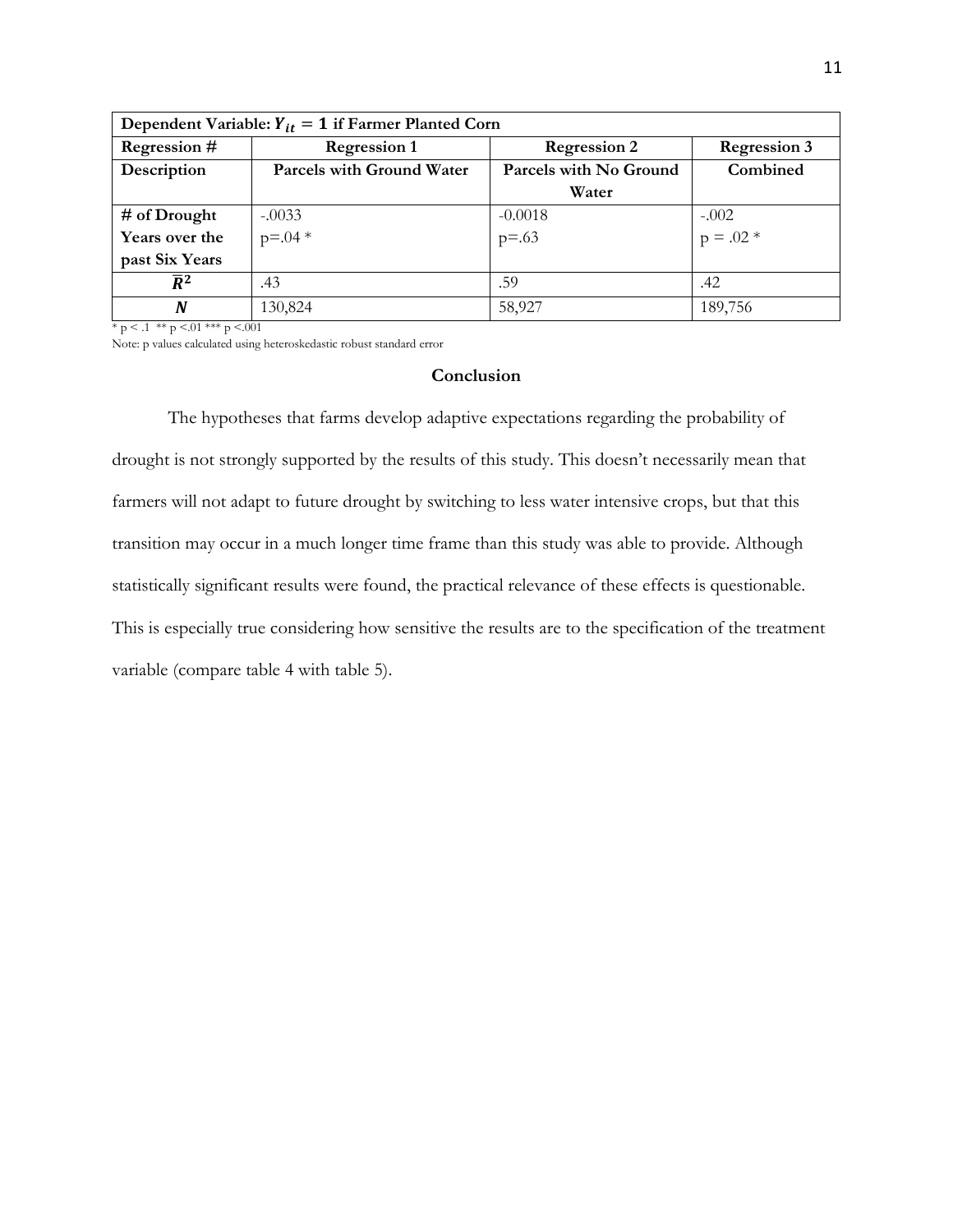### **Works Cited**

Environmental Protection Agency . (2016, August 30). *A student's guide to global climate change*. Retrieved from www.epa.gov:

https://www3.epa.gov/climatechange/kids/impacts/signs/precip-patterns.html

- Adams, R. M. (1989). Climate Change and Agriculture: An Economic Perpective. *American Journal of Agricultural Economics*, 1272-1279.
- Brumbelow, K., & Georgakakos, A. (2007). *Determining crop-water production function using yeild irrigation gradient algorithms.* Agricultural Water Managment Volume 87, Issue 2 pg 151-161.
- Deschene, O., & Greenstone, M. (2007). The Economic Impacts of Climate Change: Evidence from Agricultural Output and Random Fluctuations in Weather. *American Economic Association*, 354-385.
- Eakin, H. (2001, Oct 6). *Crop Choice as Adaptaion to Climatic Risk in Central Mexico*. Retrieved from columbia.edu: http://sedac.ciesin.columbia.edu/openmeeting/downloads/1004391212\_presentation\_heaki n\_riopaper1.pdf
- Fisher, A. C., & Hanemann, M. (2006). The impact of global warming on U.S. agriculture: an econometric analysis of optimal growing conditions. *The Review of Economics and Statistics*, 113- 125.
- Gemma, M., & Tsur, Y. (2007). The Stabilization Value of Groundwarer and Conjunctive Water Managment under Uncertainty. *Review of Agricltural Economics-Volume 29, Number 3*, 540-548.
- Hornbeck, R., & Keskin, P. (2011, Nov). *The Evolving Impact of the Ogallala Aquifer: Agricultrial Adaptation to Groundwater and Climate*. Retrieved from www.nber.org: http://www.nber.org/papers/w17625.pdf
- Martina, B., Di Falco, S., Smale, M., & Swanson, T. (2014). *editorialexpress.com*. Retrieved from editorialexpress.com: https://editorialexpress.com/cgibin/conference/download.cgi?db\_name=CSAE2015&paper\_id=896
- Mendelsohn, R., Nordhaus, W. D., & Shaw, D. (1994). The Impact of Global Warming on Agriculture: A Richardian Analysis. *The American Economic Review*, 752-771.
- NASS. (2015). *Cropscape-Crop Data*. Retrieved from www.nassgeodata.gmu.edu: https://nassgeodata.gmu.edu/CropScape/
- NASS. (2016, Oct 19). *CropScape and Cropland Data Layers*. Retrieved from www.nass.usda.gov: https://www.nass.usda.gov/Research\_and\_Science/Cropland/sarsfaqs2.php
- NWS. (2015). *Palmer Drought Severity & Crop Moisture Indices*. Retrieved from www.cpc.ncep.noaa.gov: http://www.cpc.ncep.noaa.gov/products/analysis\_monitoring/cdus/palmer\_drought/
- Peterson, J. M., Ding, Y., & Roe, J. D. (2003). *Will the Water Last? Groundwater Use Trends and Forecasts in Western Kansas.* Kansas State University Departement of Agricultural Economics.
- Richmond, T., Yohe, G., & Melillo, J. (2014). *Climate Change Impacts in the United States: The Third National Climate Assessment.* U.S. Global Change Research Program.
- Rogers, D. H., & Jonathan, A. (2015). *Agricultural Crop Water Use.* K-State Research and Extension. Retrieved from www.ksre.ksu: https://www.bookstore.ksre.ksu.edu/pubs/L934.pdf
- Sheffield, J., & Wood, E. (2008). *Projected changes in drought occurrence under future global warming from multi-model, multi-scenario, IPCC AR4 simulations.* Springer Science & Business.
- Trout, T. J., & Bausch, W. C. (2012). *Water Production Functions For Central Plains Crops.* USDA-ARS-Water Managment Research.
- United Nations. (2012). *Climate Change: Impacts, Vulnerabilites and Adapation in Developing Countries .* Bonn, Germany: United Nations Framework Convention on Climate Change.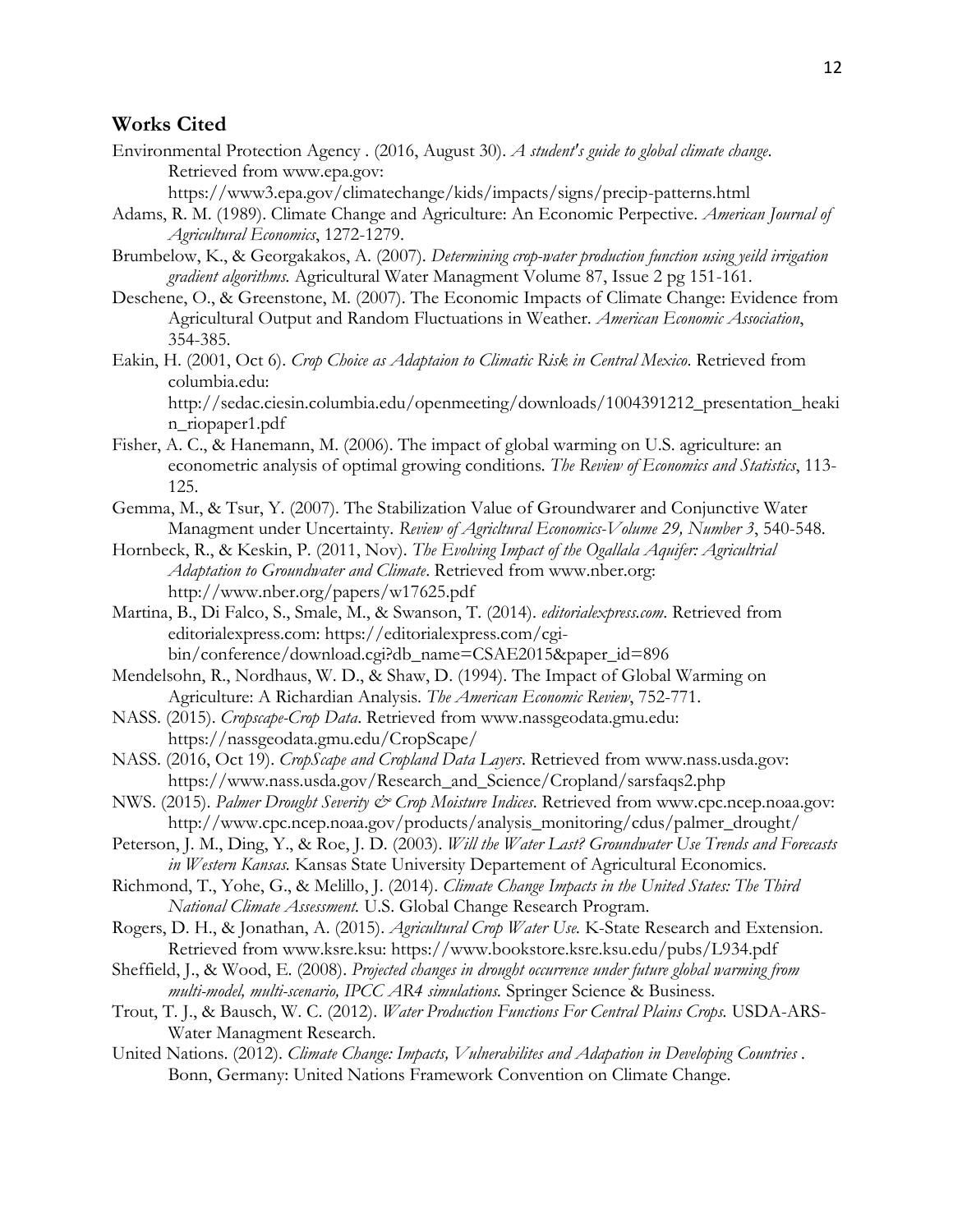- United Nations. (2014, October 7). *Capacity Development to Support National Drought Managment Policies*. Retrieved from www.unwater.org: http://www.unwater.org/activities/multi-agencyfeatured-projects/drought-management/en/
- United States Department of Agriculture. (2013, February 21). *Adaptation Can Help U.S. Crop Producers Confront Climate Change*. Retrieved from www.ers.usda.gov: https://www.ers.usda.gov/amber-waves/2013/february/adaptation-can-help-us-cropproducers-confront-climate-change/
- United States Department of Agriculture. (2016, October 14). *www.ers.usda.gov*. Retrieved from Agricultural Impacts and Adaptation: https://www.ers.usda.gov/topics/natural-resourcesenvironment/climate-change/agricultural-impacts-and-adaptation/
- Woody, T. (2015, May 11). *Crops that Use Even More Water Than Almonds*. Retrieved from www.takepart.com: http://www.takepart.com/article/2015/05/11/cows-not-almonds-arebiggest-water-users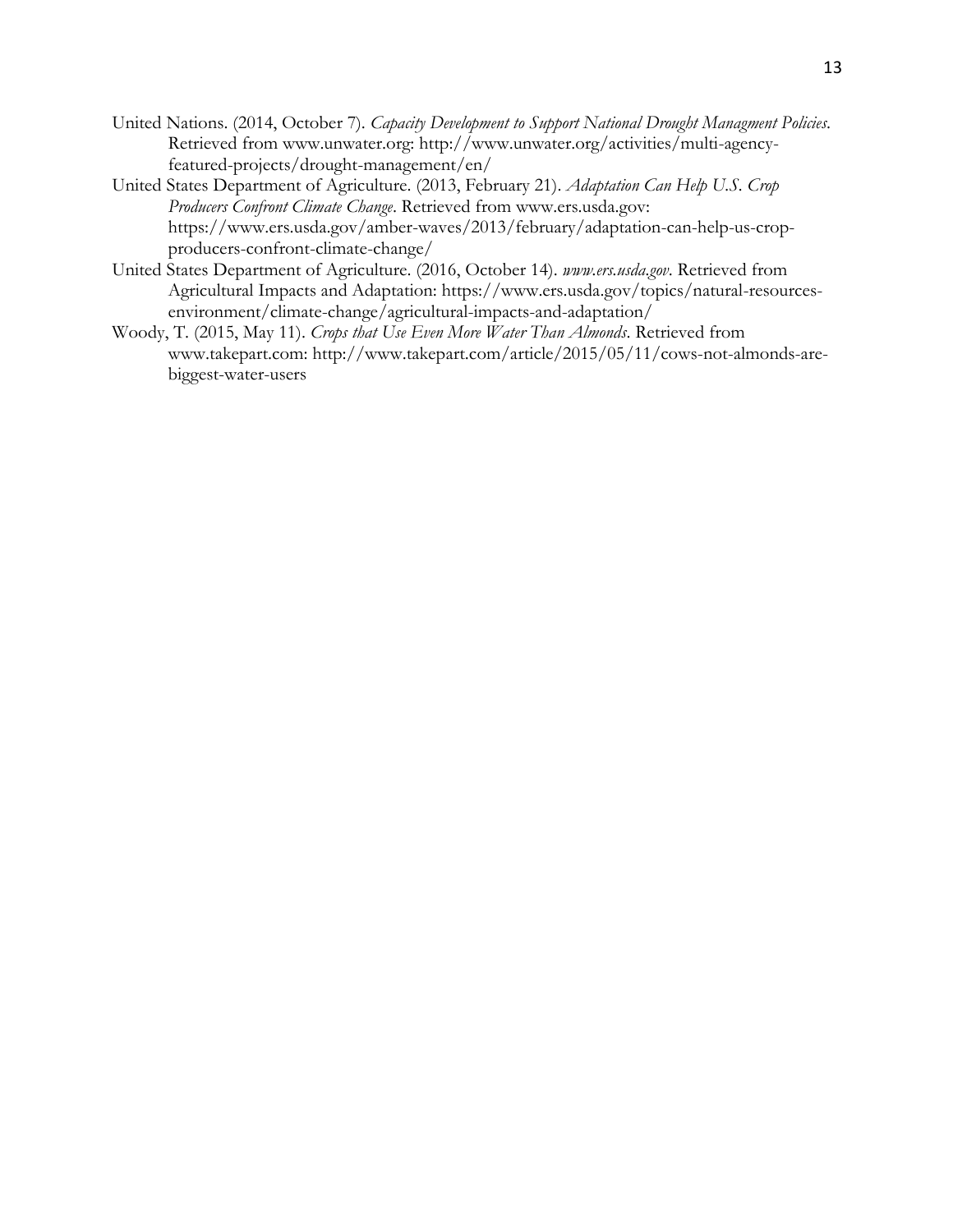# APPENDICES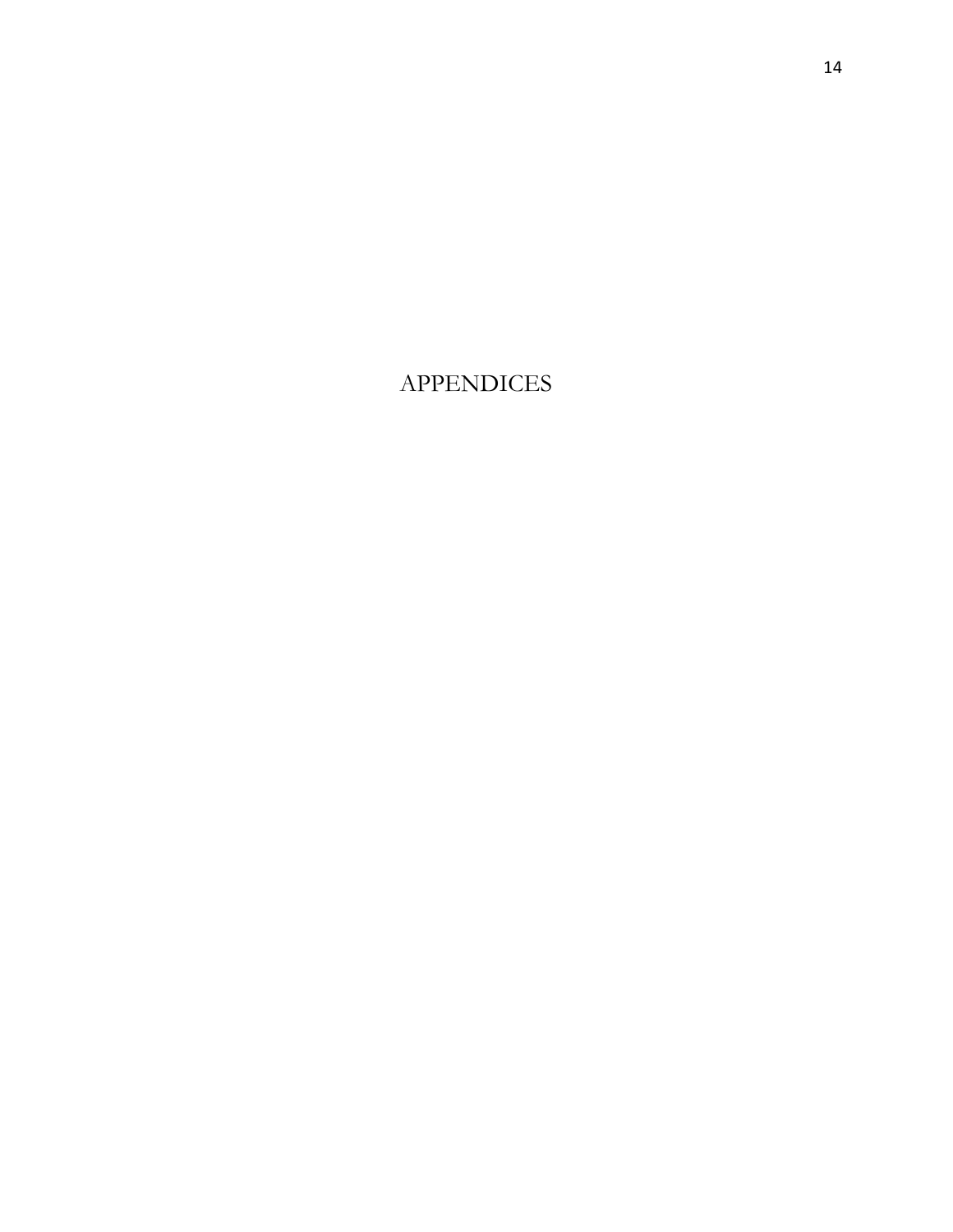# **Appendix A**

The table below provides the frequency and percent of times that farmers planted a given crop for the years 2006-2015.

| Crop                        | N            | Percent     |
|-----------------------------|--------------|-------------|
| Alfalfa                     | 14786        | 3.04924%    |
| Barley                      | 17           | $0.00351\%$ |
| Canola                      | 39           | $0.00804\%$ |
| Corn                        | 78307        | 16.14884%   |
| Cotton                      | 274          | $0.05651\%$ |
| Dbl Crop Barley/Corn        | 1            | $0.00021\%$ |
| Dbl Crop Barley/Sorghum     | 1            | $0.00021\%$ |
| Dbl Crop Oats/Corn          | 1            | $0.00021\%$ |
| Dbl Crop Soybeans/Oats      | $\mathbf{1}$ | $0.00021\%$ |
| Dbl Crop WinWht/Corn        | 1            | $0.00021\%$ |
| Dbl Crop                    |              |             |
| WinWht/Sorghum              | $\mathbf{1}$ | $0.00021\%$ |
| Dbl Crop<br>WinWht/Soybeans | 9620         | 1.98388%    |
| Dry Beans                   | 2            | $0.00041\%$ |
| Durum Wheat                 | 1            | $0.00021\%$ |
| Fallow/Idle Cropland        | 64262        | 13.25241%   |
| Millet                      | 26           | $0.00536\%$ |
| Oats                        | 135          | 0.02784%    |
| Other Crops                 | 1            | $0.00021\%$ |
| Other Hay/Non Alfalfa       | 420          | $0.08661\%$ |
| Other Small Grains          | 37           | 0.00763%    |
| Peas                        | 49           | $0.01011\%$ |
| Potatoes                    | 54           | 0.01114%    |
| Rye                         | 1547         | 0.31903%    |
| Safflower                   | 1            | $0.00021\%$ |
| Sorghum                     | 48014        | 9.90167%    |
| Soybeans                    | 33950        | 7.00133%    |
| Spring Wheat                | 5            | 0.00103%    |
| Sunflower                   | 326          | 0.06723%    |
| Sweet Corn                  | $\mathbf{1}$ | $0.00021\%$ |
| Switchgrass                 | 4            | 0.00082%    |
| Triticale                   | $\mathbf{1}$ | $0.00021\%$ |
| Winter Wheat                | 233023       | 48.05509%   |